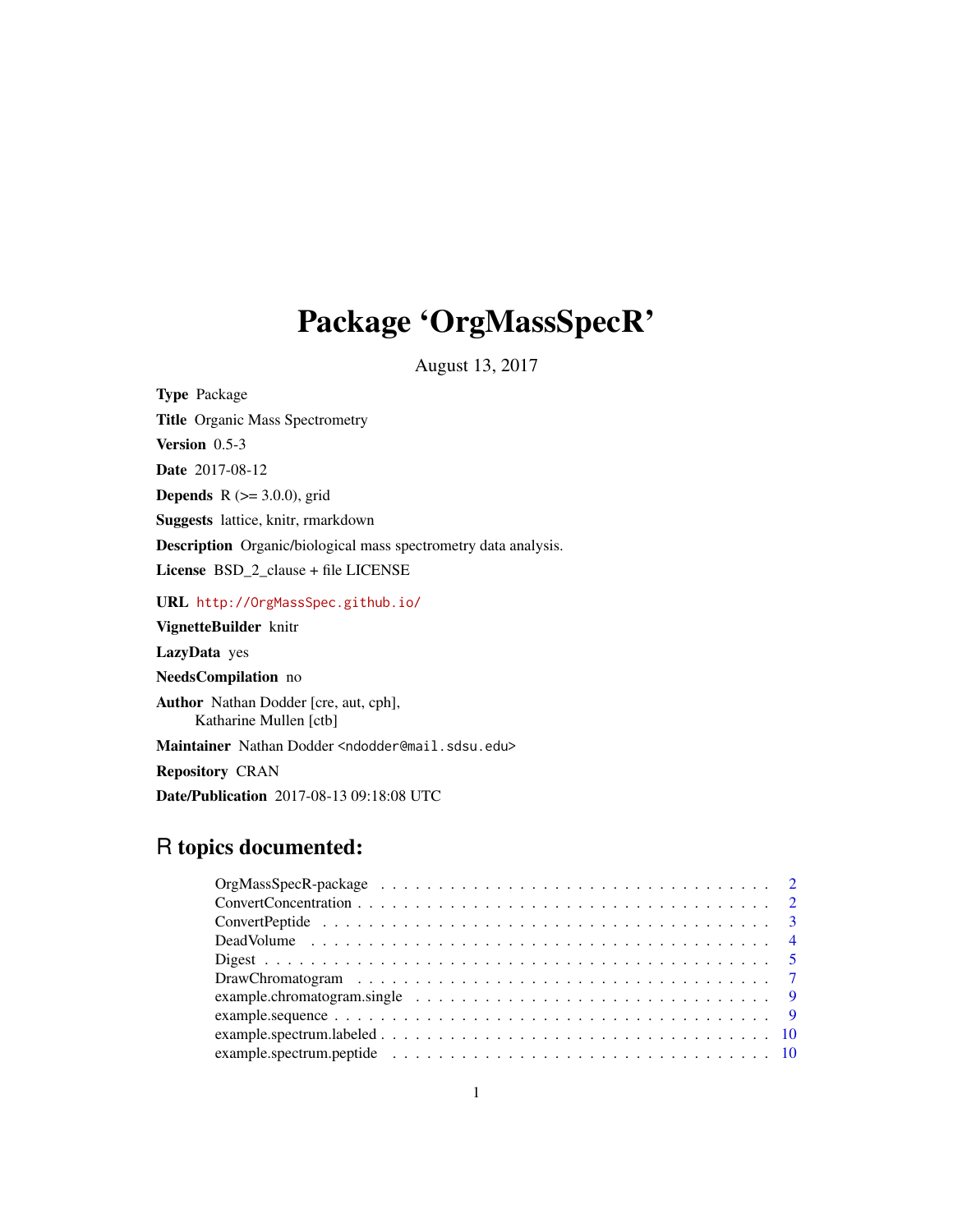## <span id="page-1-0"></span>2 ConvertConcentration

#### **Index** [33](#page-32-0)

OrgMassSpecR-package *Organic Mass Spectrometry*

## Description

Organic/biological mass spectrometry data analysis. http://OrgMassSpec.github.io/

ConvertConcentration *Convert Concentration Basis*

## Description

Change the unit basis for a sample concentration, such as ng/g wet weight to ng/g dry weight, or pg/g lipid weight to pg/g wet weight.

## Usage

```
ConvertConcentration(x, convert, percent)
```

|         | numeric value. The concentration to be converted.                                               |
|---------|-------------------------------------------------------------------------------------------------|
| convert | character string. One of wet.to.dry, dry.to.wet, wet.to.lipid, or lipid.to.wet.<br>See details. |
| percent | numeric value. Either the percent moisture or percent lipid. See details.                       |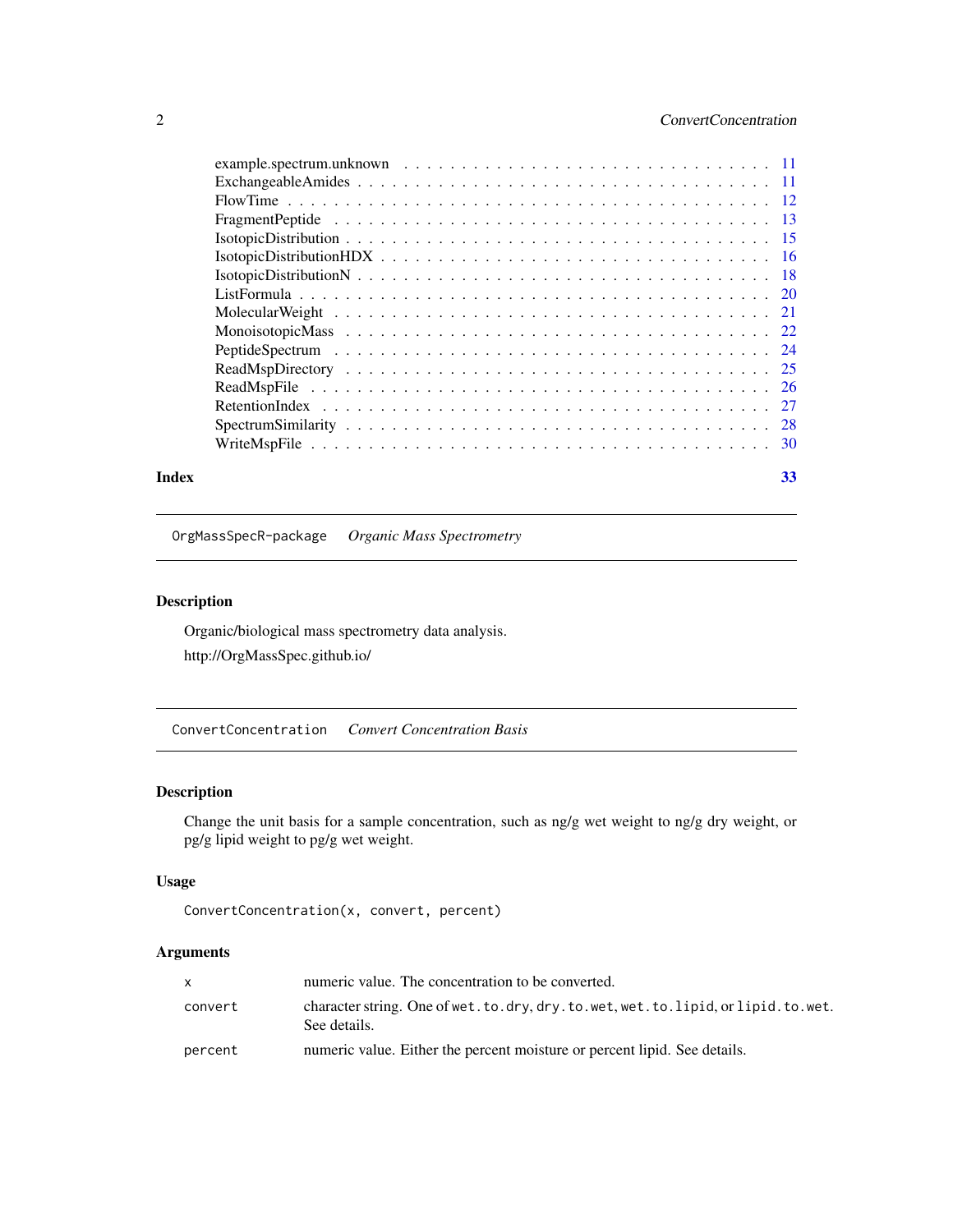## <span id="page-2-0"></span>ConvertPeptide 3

#### Details

The convert argument specifies the type of conversion, for example wet.to.dry is wet weight basis to dry weight basis.

Conversion between wet weight basis and dry weight basis requires percent to equal the percent moisture in the sample. Conversion between wet weight basis and lipid weight basis requires percent to equal the percent lipid in the sample. The following definitions for percent moisture and percent lipid are used.

 $percent moisture = \frac{wetweight - dryweight}{wetweight} * 100$ 

$$
percent lipid = \frac{lipidweight}{wetweight} * 100
$$

The unit prefixes (for example ng/g or pg/g) are not changed by the conversion.

#### Value

Numeric vector of length 1. The unit prefixes are the same as for x, only the concentration basis is converted.

#### Author(s)

Nathan G. Dodder

#### Examples

## Convert a concentration of 15.3 ng/g wet weight, ## 5 percent lipid, to ng/g lipid weight.

ConvertConcentration(15.3, "wet.to.lipid", 5)

<span id="page-2-1"></span>ConvertPeptide *Convert peptide sequence.*

#### Description

Convert single amino acid codes to an elemental formula or three letter codes.

#### Usage

```
ConvertPeptide(sequence, output = "elements", IAA = TRUE)
```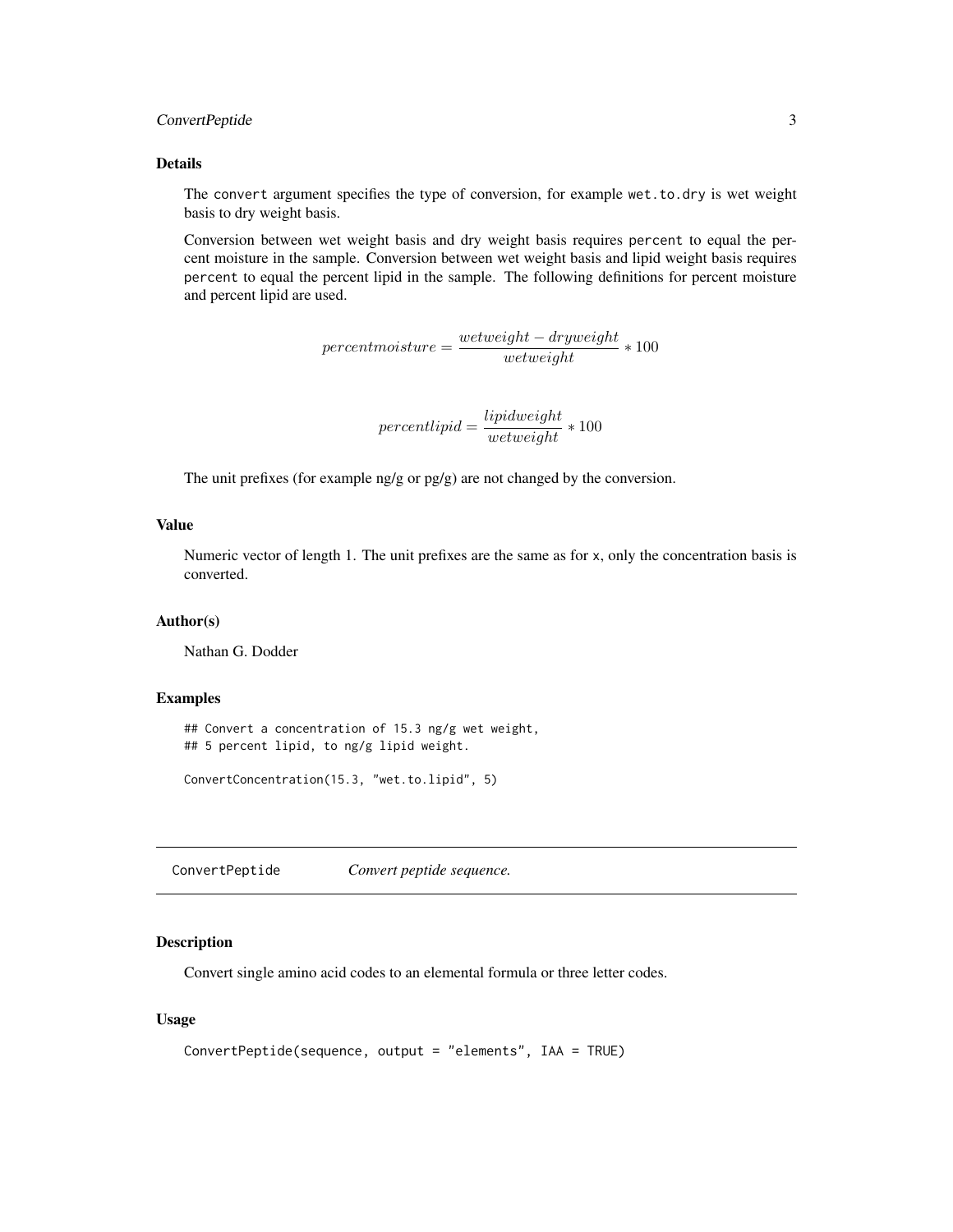#### <span id="page-3-0"></span>Arguments

| sequence | a character string representing the amino acid sequence.                                                                                                                  |
|----------|---------------------------------------------------------------------------------------------------------------------------------------------------------------------------|
| output   | a character string specifying the output. Options are "elements" (default) for<br>the elemental formula or "31etter" for the three letter codes.                          |
| IAA      | logical. TRUE specifies iodoacetylated cysteine and FALSE specifies unmodified<br>cystine. Used only in determining the elemental formula, not the three letter<br>codes. |

#### Details

The amino acid residues must be specified by the one letter codes defined in the help for [Digest](#page-4-1).

The argument IAA specifies treatment of the protein with iodoacetamide to break the disulfide bonds. This treatment produces iodoacetylated cysteine residues (elemental formula C5H8N2O2S).

## Value

If output = "elements", the value is a list specifying the number of each element. This list can be used as input to other functions, see the examples. If output = "3letter", the value is a vector of length 1, containing the amino acid sequence in three letter codes.

## Author(s)

Nathan G. Dodder

#### Examples

```
ConvertPeptide("SEQENCE", output = "3letter")
```

```
# as input to MonoisotopicMass
MonoisotopicMass(formula = ConvertPeptide("SEQENCE"), charge = 1)
```

```
# as input to MolecularWeight
MolecularWeight(formula = ConvertPeptide("SEQENCE"))
```
<span id="page-3-1"></span>DeadVolume *Internal volume of tubing.*

#### Description

Calculate the internal volume of a defined length of tubing.

#### Usage

```
DeadVolume(internalDiameterMicrometers = 24, tubeLengthCentimeters = 45)
```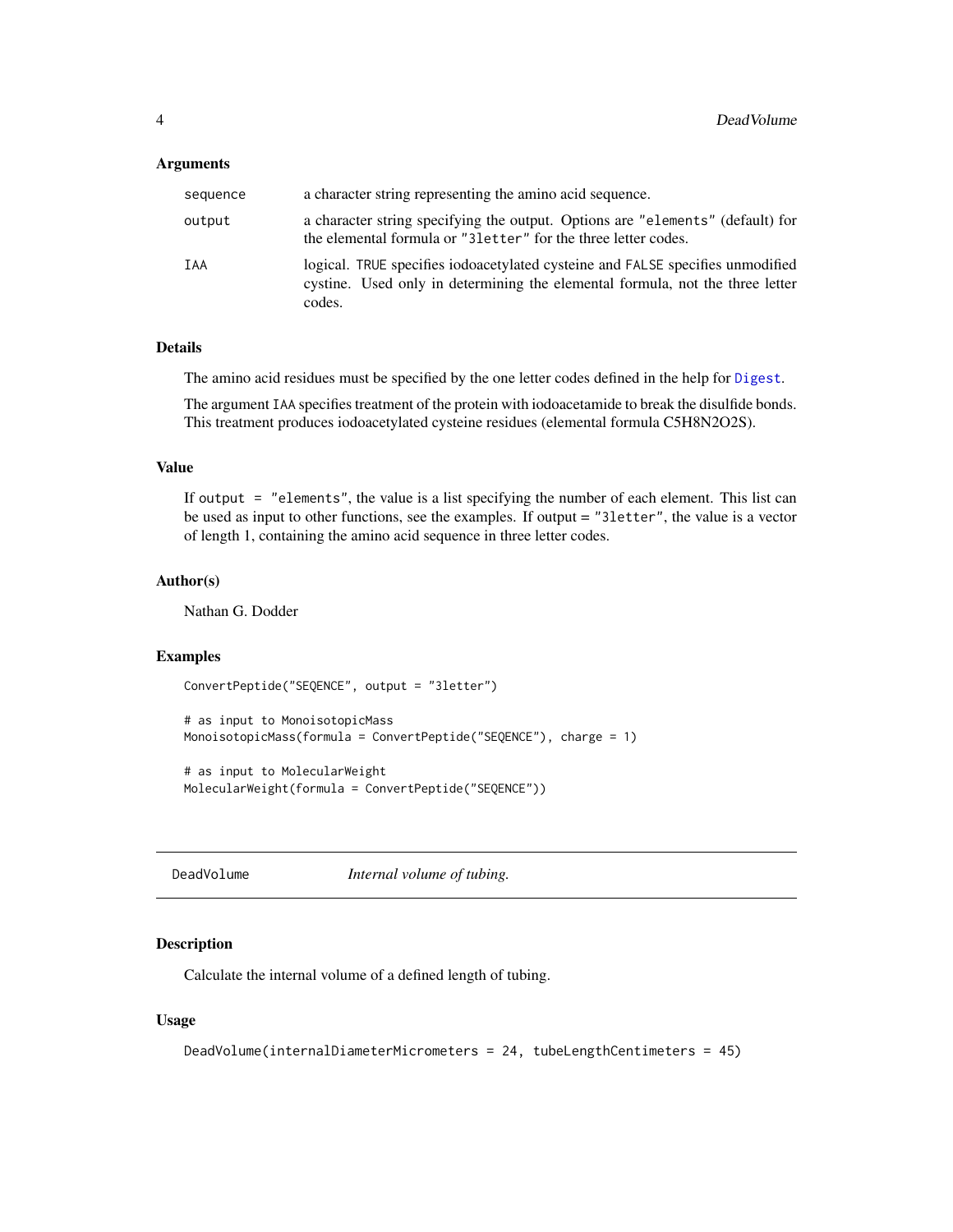#### <span id="page-4-0"></span>extends to the contract of the contract of the contract of the contract of the contract of the contract of the contract of the contract of the contract of the contract of the contract of the contract of the contract of the

## Arguments

internalDiameterMicrometers

the internal diameter of the tubing, in micrometers; numeric value.

tubeLengthCentimeters

the length of tubing, in centimeters; numeric value.

## Value

Vector of the dead volume in microliters.

## Author(s)

Nathan G. Dodder

## See Also

[FlowTime](#page-11-1)

## Examples

```
DeadVolume(internalDiameterMicrometers = 47, tubeLengthCentimeters = 33)
```
<span id="page-4-1"></span>Digest *Predict Peptides Resulting from Enzymatic Digest*

## Description

Cleave an amino acid sequence (a protein or peptide) according to enzyme specific rules and calculate the precursor ion *m/z* values.

## Usage

```
Digest(sequence, enzyme = "trypsin", missed = 0, IAA = TRUE,
      N15 = FALSE, custom = list()
```

| sequence | a character string representing the amino acid sequence to be cleaved by the<br>enzyme.                                                                                                                                       |
|----------|-------------------------------------------------------------------------------------------------------------------------------------------------------------------------------------------------------------------------------|
| enzyme   | a character string specifying the rules for cleavage. Options are "trypsin"<br>(default), "trypsin.strict" (see details), or "pepsin".                                                                                        |
| missed   | the maximum number of missed cleavages. Must be an integer of 0 (default)<br>or greater. An error will result if the specified number of missed cleavages is<br>greater than the maximum possible number of missed cleavages. |
| IAA      | logical. TRUE specifies iodoacetylated cysteine and FALSE specifies unmodified<br>cystine.                                                                                                                                    |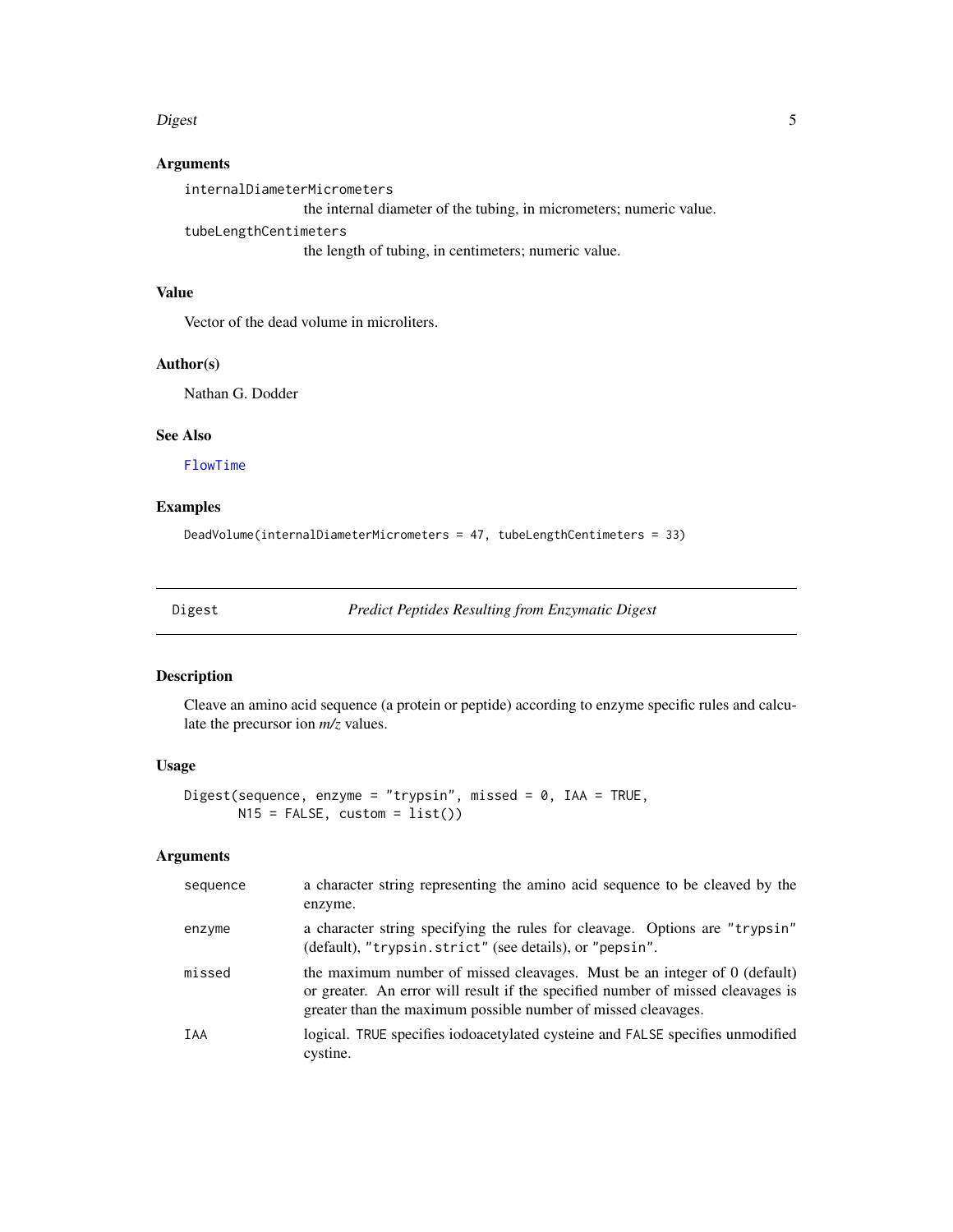| N15    | logical indicating if the nitrogen-15 isotope should be used in place of the default<br>nitrogen-14 isotope.                                                                                                       |
|--------|--------------------------------------------------------------------------------------------------------------------------------------------------------------------------------------------------------------------|
| custom | a list specifying user defined residues as custom = list (code, mass), where<br>code is a vector of one letter characters and mass is a vector of the respective<br>monoisotopic masses. See Details and Examples. |

## Details

The amino acid residues must be specified by one letter codes. The predefined residues are:

| $A =$ alanine       | $L =$ leucine       |
|---------------------|---------------------|
| $R = arginine$      | $K = l$ sine        |
| $N =$ asparagine    | $M =$ methionine    |
| $D =$ aspartic acid | $F =$ phenylalanine |
| $C = c$ ysteine     | $P =$ proline       |
| $E =$ glutamic acid | $S =$ serine        |
| $Q =$ glutamine     | $T =$ threonine     |
| $G =$ glycine       | $W = tryptophan$    |
| $H =$ histidine     | $Y = tyrosine$      |
| $I = isoleucine$    | $V =$ valine        |

If "trypsin" is specified, the sequence is cleaved on the c-terminal side of K and R residues, except if K or R is followed by P. If "trypsin.strict" is specified, the sequence is cleaved on the c-terminal side of K and R residues. If "pepsin" is specified, the sequence is cleaved on the c-terminal side of F, L, W, Y, A, E, and Q residues. This rule is specific to pepsin at  $pH > 2$ , as used in hydrogen-deuterium exchange experiments.

When "trypsin" is specified, KP and RP are not considered missed cleavages when missed is  $>$ 0.

The argument IAA specifies treatment of the protein with iodoacetamide. This treatment produces iodoacetylated cysteine residues (elemental formula C5H8N2O2S).

If TRUE, the argument N15 specifies 100% nitrogen-15 incorporation. It is intended for proteins grown with a nitrogen-15 labeled food source. (Although the experiment itself may grow a protein with less than 100% nitrogen-15 incorporation). Setting N15 = TRUE does not modify the mass of a custom residue, or the mass of the nitrogen(s) added if IAA = TRUE.

If a custom residue code is identical to a predefined residue code, the custom residue mass will be used in place of the predefined mass.

The error message "object "mass" not found" indicates the input sequence contains an undefined residue(s).

#### Value

A data frame with the following column names.

| peptide | resulting peptides.                                       |
|---------|-----------------------------------------------------------|
| start   | beginning residue positions in the the original sequence. |
| end     | ending residue positions in the the original sequence.    |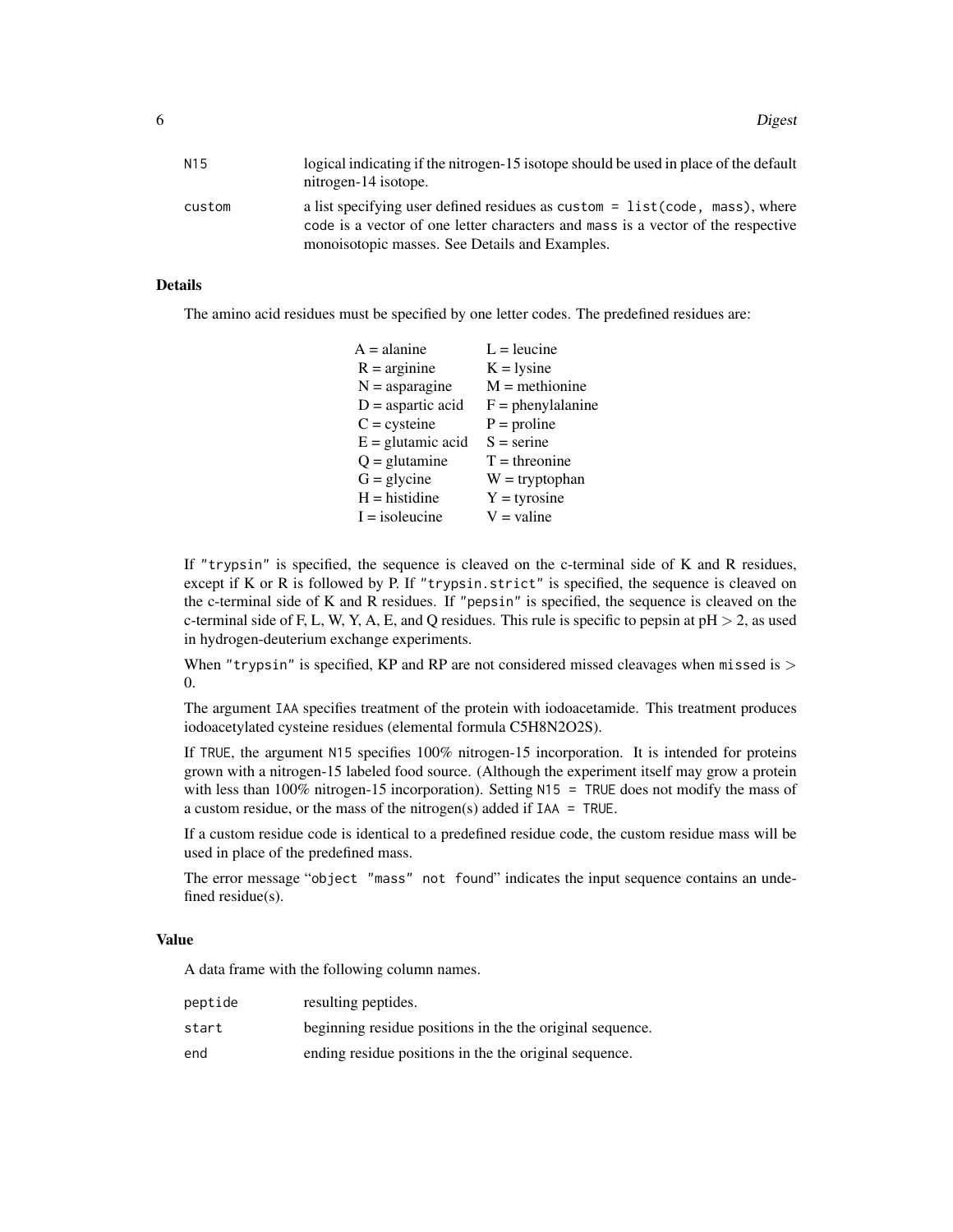<span id="page-6-0"></span>

| mc  | number of missed cleavages.                                                               |
|-----|-------------------------------------------------------------------------------------------|
| mz1 | monoisotopic $m/z$ values for the $[M + H]^{1+}$ ions (where M is the precursor<br>mass). |
| mz2 | monoisotopic $m/z$ values for the $[M + 2H]^{2+}$ ions.                                   |
| mz3 | monoisotopic $m/z$ values for the $[M + 3H]^{3+}$ ions.                                   |

#### Author(s)

Nathan G. Dodder

## References

The relative atomic masses of the isotopes are from the NIST Physical Reference Data Website <http://physics.nist.gov/PhysRefData/Compositions/>. The molar mass of a proton (H+) is from the NIST CODATA Website <http://physics.nist.gov/cuu/Constants/index.html>.

## See Also

[MonoisotopicMass](#page-21-1), [FragmentPeptide](#page-12-1)

## Examples

```
## digest human serum albumin with 0 and 1 missed cleavages
Digest(example.sequence, missed = 1)
```

```
## digest human serum albumin with a phosphoserine at position 58
## and all methionines oxidized
modifiedHsaSequence <- strsplit(example.sequence, split = "")[[1]]
modifiedHsaSequence[58] <- "s" # insert code for phosphoserine
modifiedHsaSequence <- paste(modifiedHsaSequence, collapse = "")
Digest(modifiedHsaSequence, custom = list(code = c("s","M"),
       mass = c(MonoisotopicMass(list(C=3, H=6, N=1, O=5, P=1)),
               MonoisotopicMass(list(C=5, H=9, N=1, O=2, S=1)))))
```
## digest human serum albumin with strict rules Digest(example.sequence, enzyme = "trypsin.strict")

<span id="page-6-1"></span>DrawChromatogram *Plot a Chromatogram*

#### Description

Plot a chromatogram, color the area under specified peak(s), and calculate the peak area(s).

#### Usage

```
DrawChromatogram(time, intensity, range = list(start, stop), color = "blue",
                 xlab = "retention time", ylab = "intensity",
                 ylim = c(0, max(intensity) * 1.1), las = 1, ...)
```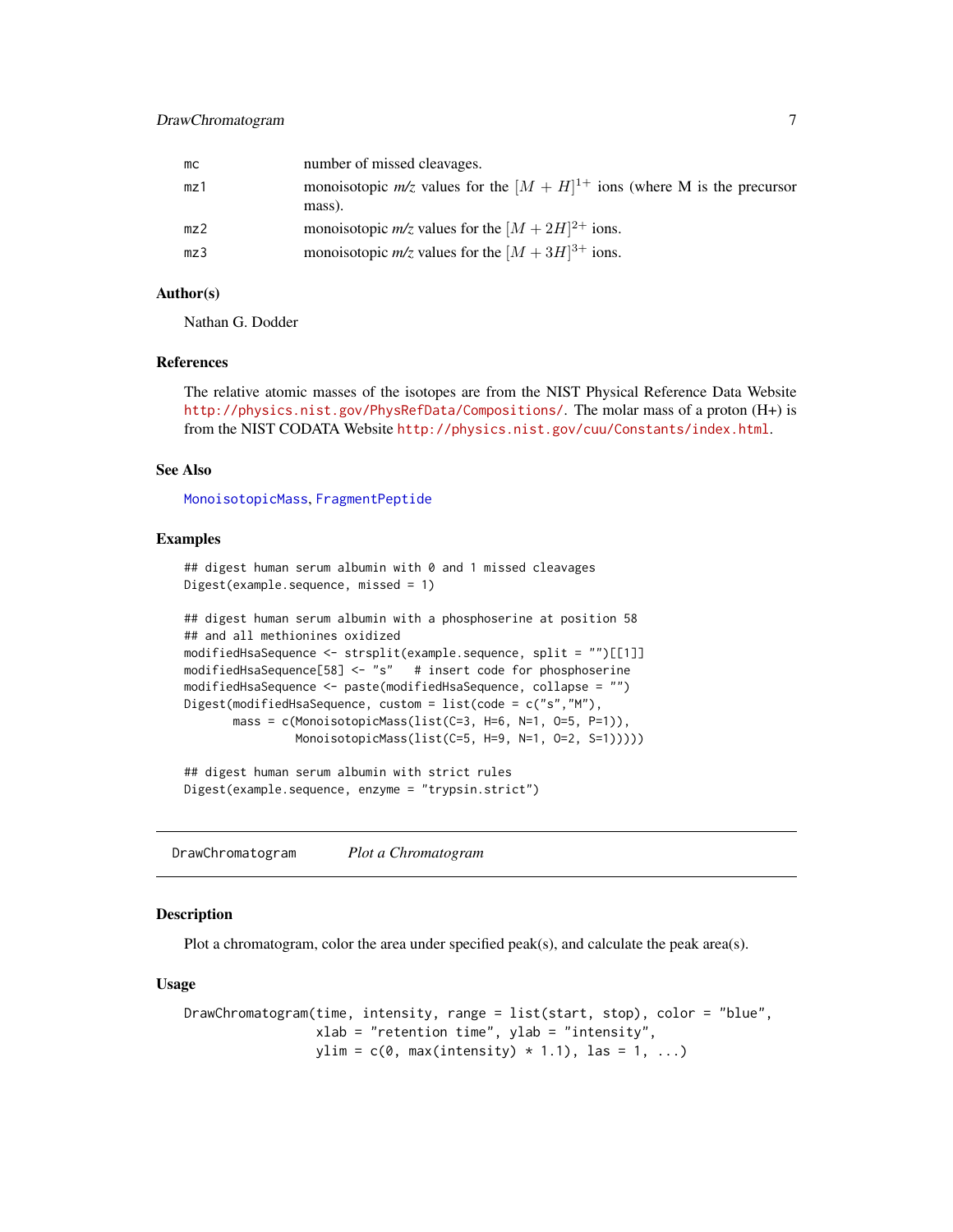#### <span id="page-7-0"></span>Arguments

| time      | numeric vector containing the time points (the x-axis).                                                                                                                                                                                    |
|-----------|--------------------------------------------------------------------------------------------------------------------------------------------------------------------------------------------------------------------------------------------|
| intensity | numeric vector containing the respective signal intensities at each time point<br>(the y-axis).                                                                                                                                            |
| range     | list describing the start and stop time points for each peak, defined as range = list(start, stop),<br>where start is the numeric vector of starting time points and stop is the nu-<br>meric vector of the respective ending time points. |
| color     | vector of character strings specifying the color for each peak given in range. If<br>a single color is specified, it is applied to all peaks.                                                                                              |
| xlab      | character string specifying the x-axis label.                                                                                                                                                                                              |
| ylab      | character string specifying the y-axis label.                                                                                                                                                                                              |
| ylim      | numeric vector of length 2 specifying the range of the y axis.                                                                                                                                                                             |
| las       | numeric value specifying the rotation of the axis labels, see par for options.                                                                                                                                                             |
| $\ddots$  | additional parameters to be passed to plot().                                                                                                                                                                                              |

## Details

The area under the peak(s) is rendered using the [polygon](#page-0-0) function. The area calculation assumes that the polygon does not self-intersect.

## Value

A data frame with the following column names.

|      | retention.time retention times of the peaks specified in range |
|------|----------------------------------------------------------------|
| area | the respective peak areas                                      |
|      | apex.intensity the respective intensities at each peak apex    |

#### Author(s)

Nathan G. Dodder

## Examples

```
## single peak
x <- DrawChromatogram(example.chromatogram.single$time,
                     example.chromatogram.single$intensity/100,
                     range = list(start = 25.4, stop = 26.1),main = "example chromatogram 1",
                     ylab = "intensity x 100")
# label peak with retention time and area
text(x$retentionTime, x$apexIntensity + 1500,
     labels = paste("RT = ", round(x$retentionTime, digits = 1),
                    ", Area = ", round(x$peakArea), sep = ""), cex = 0.9)
```
## multiple peaks

y <- DrawChromatogram(example.chromatogram.multiple\$time,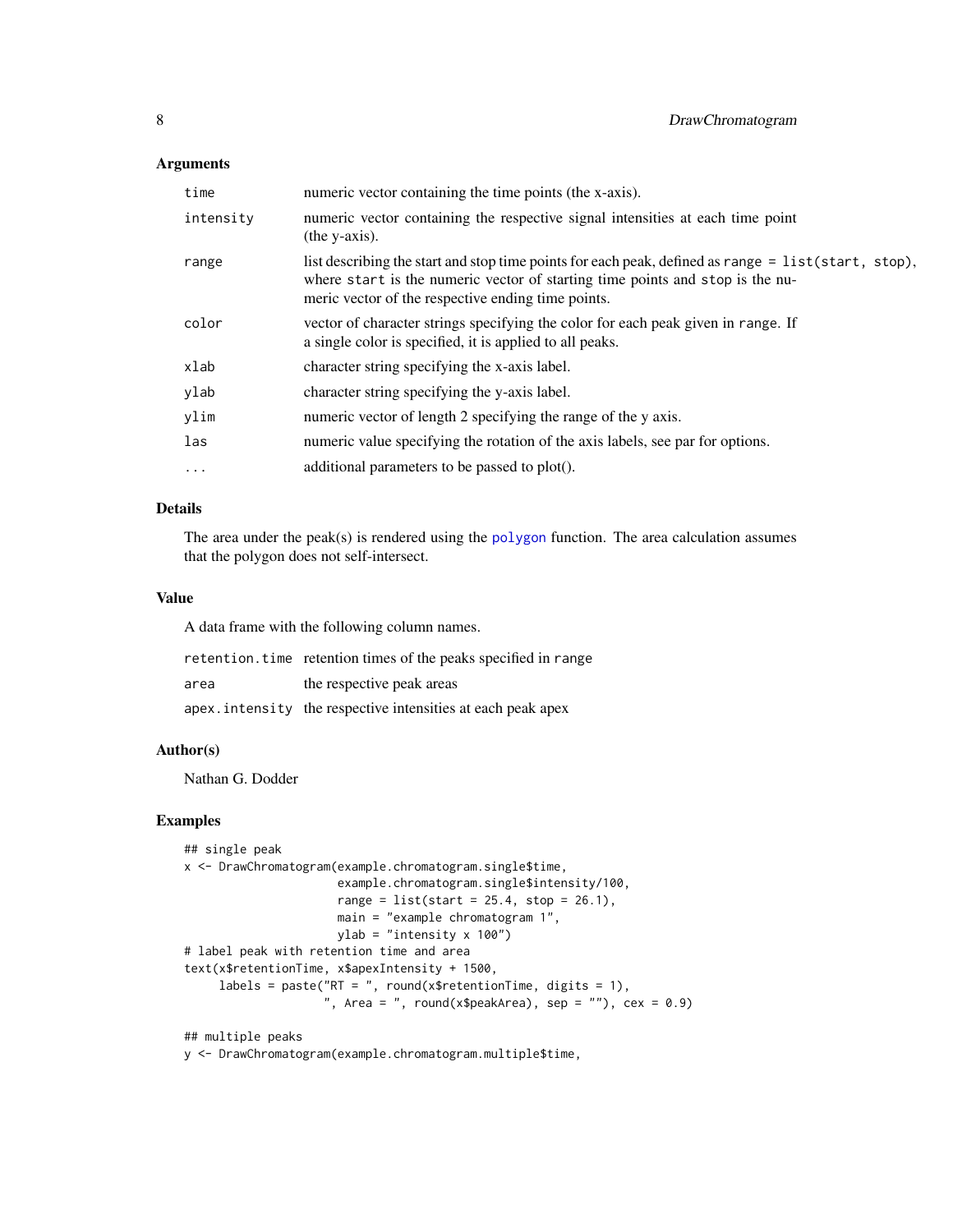```
example.chromatogram.multiple$intensity / 1000,
                      range = list(start = c(21.5, 21.925, 23.1, 25.5, 27.35),
                        stop = c(21.925, 22.4, 23.6, 26.2, 28.0)),
                      color = c("blue", "red", "green", "yellow", "orange"),
                      xlab = "retention time (min)",
                      ylab = "intensity x 1000 (cps)",
                      main = "Example Chromatogram")
## label peaks
text(y$retentionTime, y$apexIntensity + 50, labels = c("a", "b", "c", "d", "e"))
```
example.chromatogram.single

*Example Chromatograms*

#### Description

Examples for [DrawChromatogram](#page-6-1).

## Usage

example.chromatogram.single example.chromatogram.multiple

#### Format

A data frame consisting of time (minutes) in the first column and intensity (counts per second) in the second.

## Author(s)

Nathan G. Dodder

example.sequence *Human Serum Albumin Amino Acid Sequence*

## Description

Used in examples.

## Usage

example.sequence

## Format

Character sequence.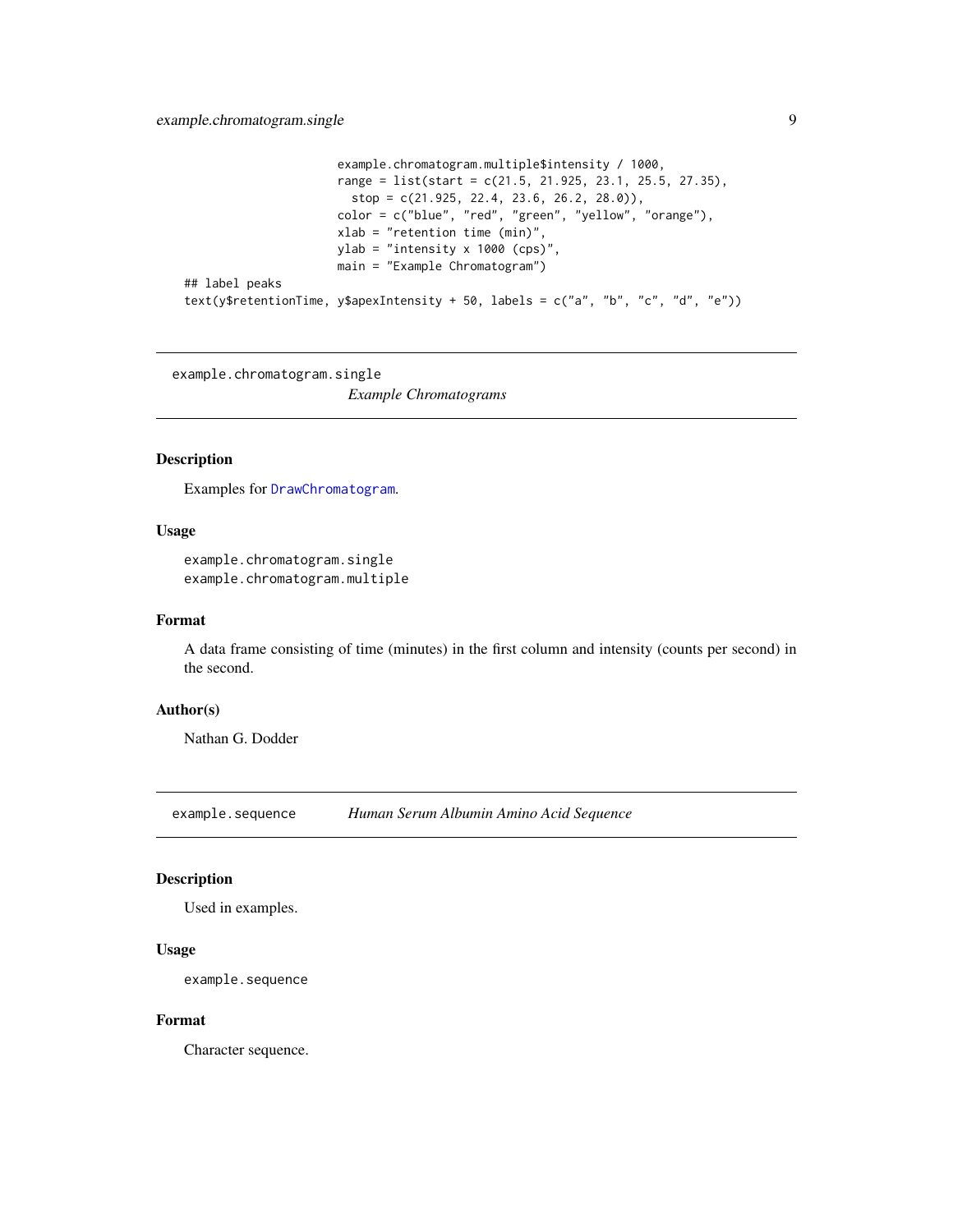#### <span id="page-9-0"></span>Source

Downloaded from the ExPASy Proteomics Server (P02768) on 2009-02-07. Residues 25-609.

example.spectrum.labeled

*Example MALDI-TOF Spectrum of Nitrogen-15 Labeled Peptide*

## Description

Example used in Vinegette.

## Usage

example.spectrum.labeled

## Format

A data frame consisting of *m/z* values in the first column and intensity in the second.

## Author(s)

Protein expressed by Wei-Li Liao.

#### Source

Precursor ion spectrum of peptide YEVQGEVFTKPQLWP acquired on a MALDI-TOF/TOF. The peptide is labeled with approximately 99% nitrogen-15.

example.spectrum.peptide

*Example Peptide Fragmentation Spectrum*

## Description

Example for [PeptideSpectrum](#page-23-1).

## Usage

example.spectrum.peptide

#### Format

A data frame consisting of (centroid) *m/z* values in the first column and peak intensities in the second.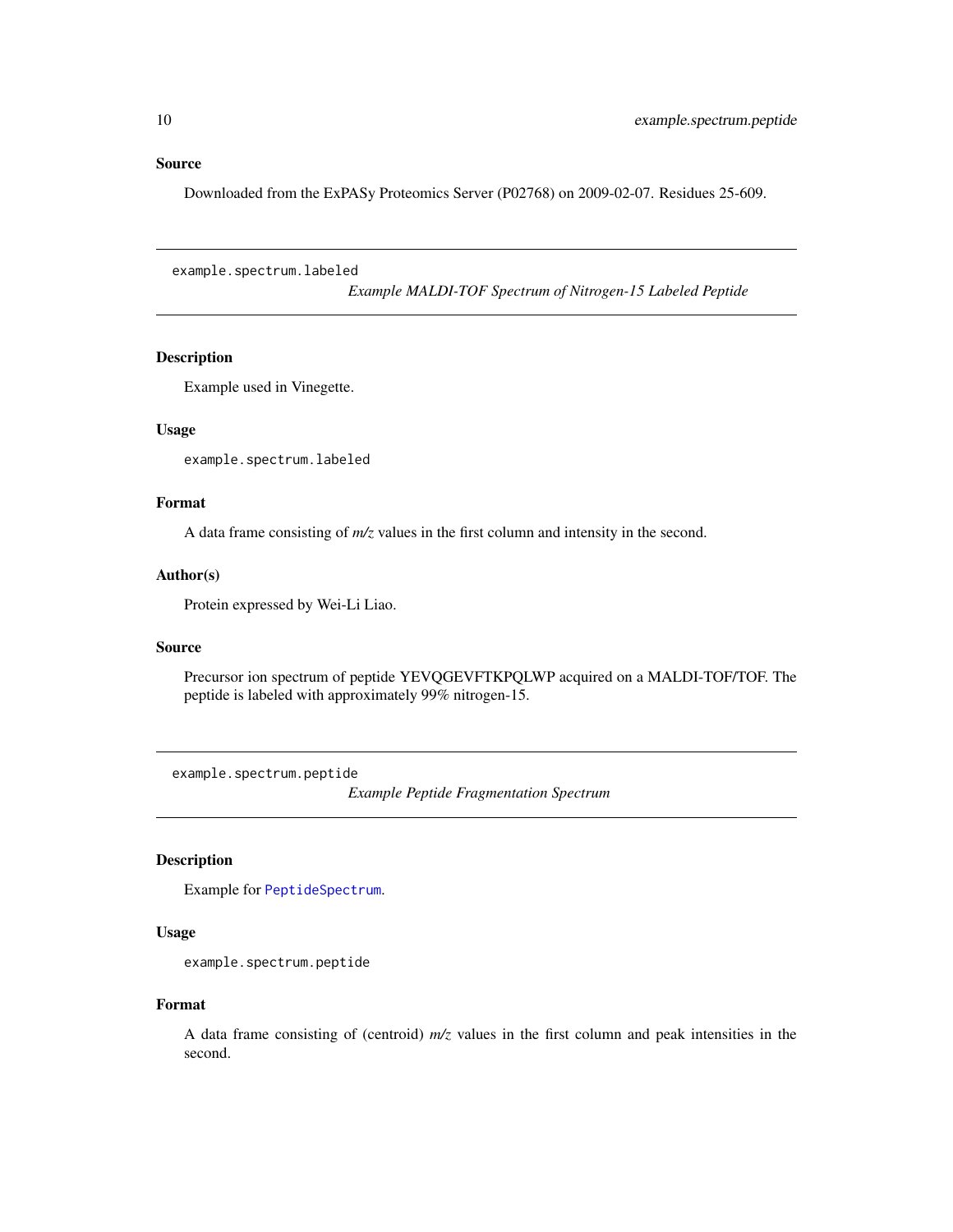## <span id="page-10-0"></span>Source

Peptide sequence NIDALSGMEGR. Acquired on a hybrid triple quadruploe/linear ion trap mass spectrometer in collision induced dissociation (CID) mode.

example.spectrum.unknown

*Example EI Fragmentation Spectra*

## **Description**

Examples for [SpectrumSimilarity](#page-27-1).

#### Usage

```
example.spectrum.unknown
example.spectrum.authentic
```
## Format

A data frame consisting of (centroid) *m/z* values in the first column and peak intensities in the second.

#### Author(s)

Spectra acquired by Gauthier Eppe.

## Source

Mass spectra of alanine derivatized with N-Methyl-N-[tert-butyldimethyl-silyl]trifluoroacetimide (MTBSTFA) collected in electron impact (EI) mode on a 2 dimensional gas chromatography time of flight (GCxGC-TOF) mass spectrometer. example.spectrum.unknown was acquired from a human plasma extract. example.spectrum.authentic was acquired from an authentic material.

ExchangeableAmides *Determine the Number of Backbone Amide Hydrogens*

#### Description

Determine the number of backbone amide hydrogens given a protein/peptide sequence. Used in hydrogen-deuterium exchange experiments.

#### Usage

ExchangeableAmides(sequence)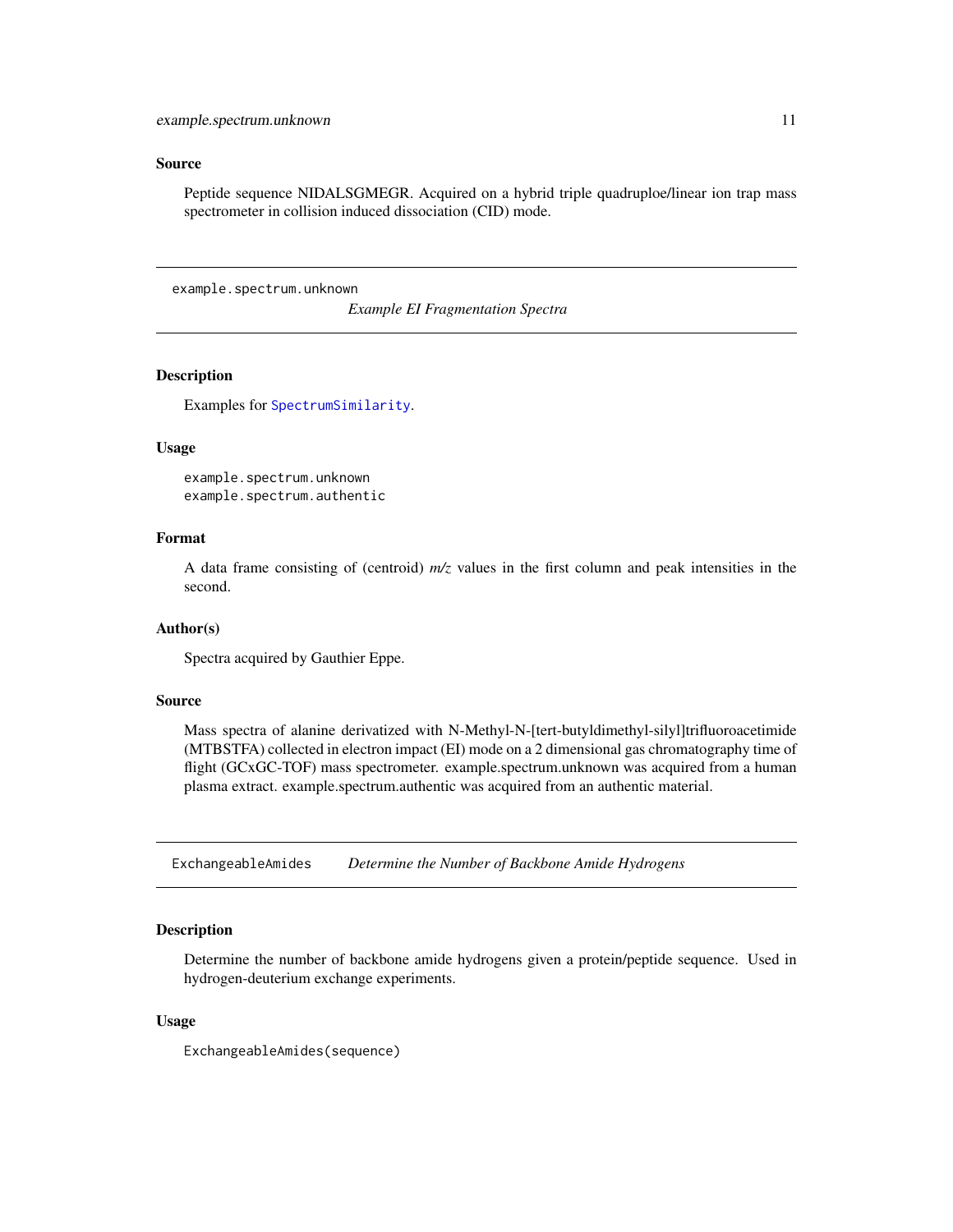#### <span id="page-11-0"></span>Arguments

sequence character vector containing one or more amino acid sequences.

#### Details

The number of backbone amide hydrogens in an amino acid sequence is the number of residues, minus the number of prolines, minus 1.

#### Value

A numeric vector containing the number of exchangeable hydrogens.

#### Author(s)

Nathan G. Dodder

## See Also

[IsotopicDistributionHDX](#page-15-1)

#### Examples

ExchangeableAmides(c("VDVMCTA", "VSTPTL"))

```
## find the number of exchangeable amides for
## each peptide in a digest of human serum albumin
x <- Digest(example.sequence, enzyme = "pepsin", IAA = FALSE, missed = 4)
transform(x, exchange = ExchangeableAmides(x$peptide))
```
<span id="page-11-1"></span>FlowTime *Solvent transit time.*

## **Description**

Calculate the time required for a liquid to flow through a defined length of tubing. Intended for conventional-flow or nano-flow liquid chromatography.

#### Usage

```
FlowTime(internalDiameterMicrometers = 24, tubingLengthCentimeters = 45,
                flowRateMicrolitersPerMinute = 0.3)
```
## Arguments

internalDiameterMicrometers the internal diameter of the tubing, in micrometers; numeric value. tubingLengthCentimeters the length of tubing, in centimeters; numeric value. flowRateMicrolitersPerMinute the flow rate of the solvent in microliters per minute; numeric value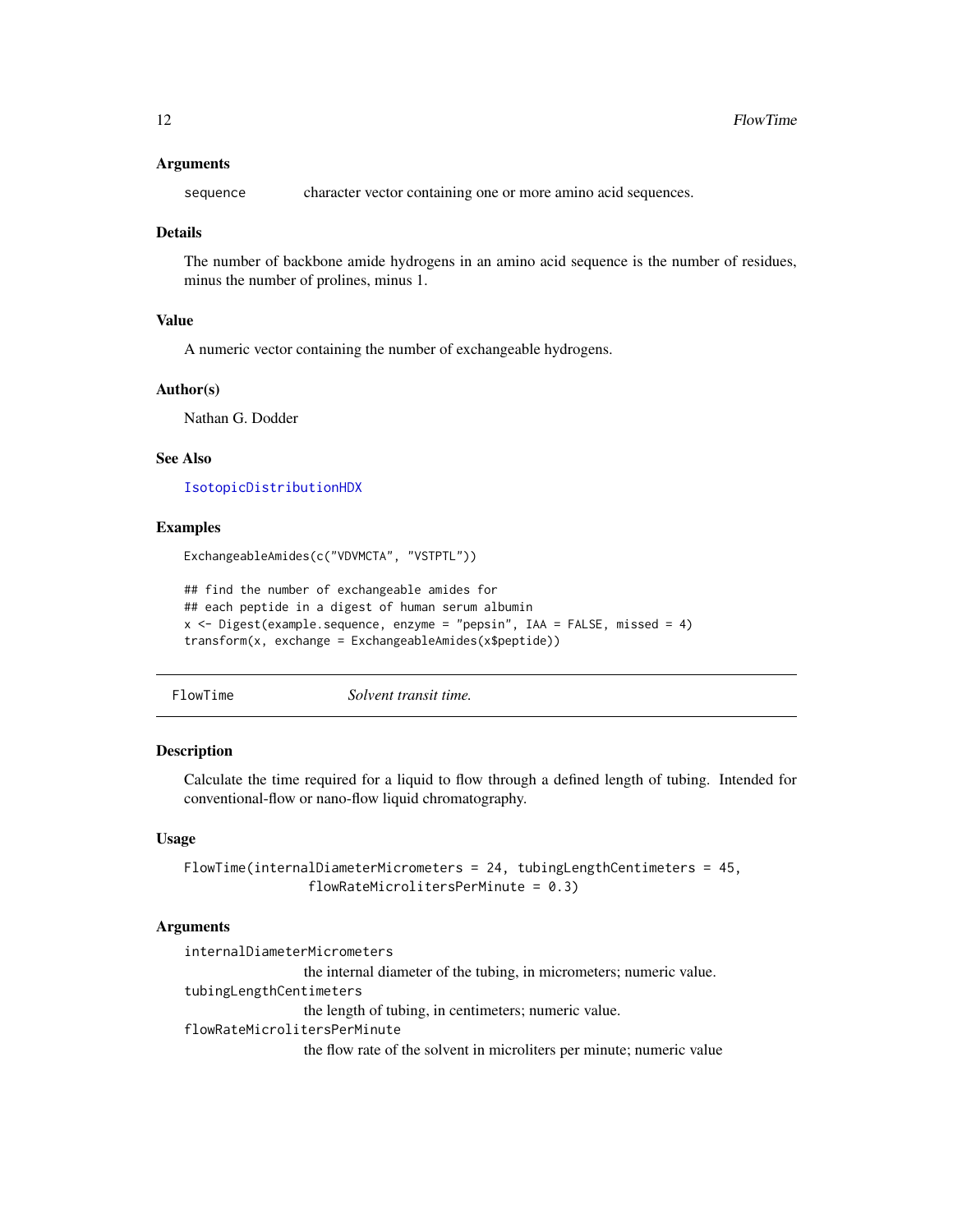## <span id="page-12-0"></span>FragmentPeptide 13

## Details

The calculation assumes the viscosity of the liquid is negligible.

## Value

Vector of the flow time in seconds.

## Author(s)

Nathan G. Dodder

## See Also

[DeadVolume](#page-3-1)

## Examples

```
FlowTime(internalDiameterMicrometers = 47, tubingLengthCentimeters = 33,
                  flowRateMicrolitersPerMinute = 5)
```
<span id="page-12-1"></span>FragmentPeptide *Predict Peptide Fragment Ions*

## Description

Determine the b- and y-ions or c- and z-ions produced by the fragmentation of a peptide by tandem mass spectrometry.

## Usage

```
FragmentPeptide(sequence, fragments = "by", IAA = TRUE,
               N15 = FALSE, custom = list())
```

| sequence        | a vector of character strings representing the amino acid sequences to be frag-<br>mented by the mass spectrometer.                                                                                               |
|-----------------|-------------------------------------------------------------------------------------------------------------------------------------------------------------------------------------------------------------------|
| fragments       | character string specifying the fragmentation rules. Options are "by" (default)<br>for the b- and y-ions, or "cz" for the c- and z-ions.                                                                          |
| IAA             | logical. TRUE specifies iodoacetylated cysteine and FALSE specifies unmodified<br>cystine.                                                                                                                        |
| N <sub>15</sub> | logical indicating if the nitrogen-15 isotope should be used in place of the default<br>nitrogen-14 isotope.                                                                                                      |
| custom          | a list specifying user defined residues as custom = list(code, mass), where<br>code is a vector of one letter characters and mass is a vector of the respective<br>monoisotopic masses. See Details and Examples. |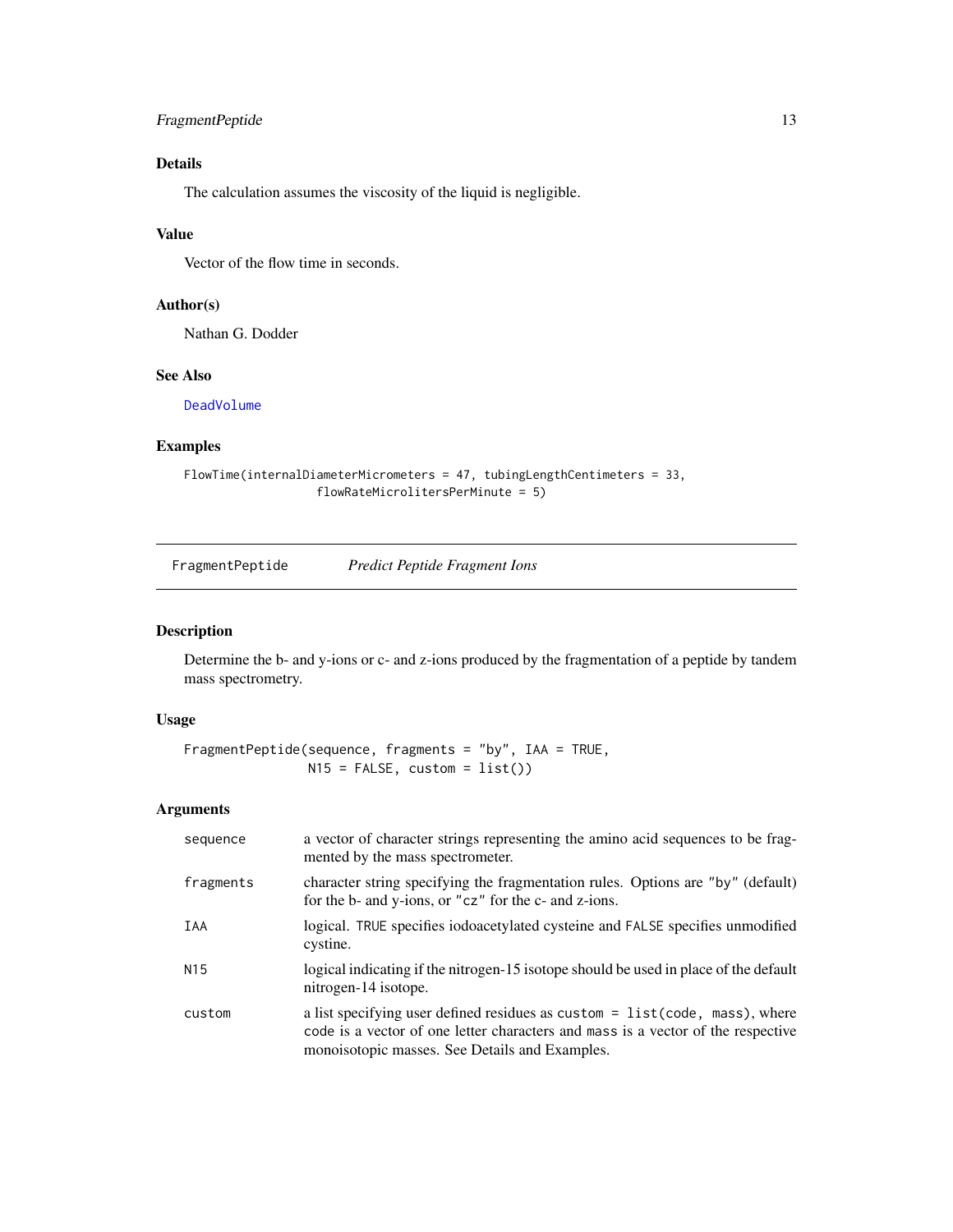## <span id="page-13-0"></span>Details

The amino acid residues must be specified by the one letter codes defined in the help for [Digest](#page-4-1).

The fragmentation rules can be set for collision induced dissociation (b- and y-ions) or electron transfer dissociation (c- and z-ions).

The argument IAA specifies treatment of the protein with iodoacetamide to break the disulfide bonds. This treatment produces iodoacetylated cysteine residues (elemental formula C5H8N2O2S).

If TRUE, the argument N15 specifies 100% nitrogen-15 incorporation. It is intended for proteins grown with a nitrogen-15 labeled food source. (Although the experiment itself may grow a protein with less than 100% nitrogen-15 incorporation). Setting N15 = TRUE does not modify the mass of a custom residue, or the mass of the nitrogen(s) added if  $IAA = TRUE$ .

If a custom residue code is identical to a predefined residue code, the custom residue mass will be used in place of the predefined mass.

## Value

A data frame with the following column names. The data frame is arranged this way to facilitate selection of product-precursor ion pairs.

| ms1seq  | precursor ion sequence.                                                                            |  |
|---------|----------------------------------------------------------------------------------------------------|--|
| ms1z1   | monoisotopic $m/z$ value for the $[M + H]^{1+}$ precursor ions (where M is the<br>precursor mass). |  |
| ms1z2   | monoisotopic $m/z$ value for the $[M + 2H]^{2+}$ precursor ions.                                   |  |
| ms1z3   | monoisotopic $m/z$ value for the $[M + 3H]^{3+}$ precursor ions.                                   |  |
| ms2seq  | product ion sequence.                                                                              |  |
| ms2type | the type and charge state of the product ions.                                                     |  |
| ms2mz   | monoisotopic $m/z$ values for the product ions.                                                    |  |

#### Author(s)

Nathan G. Dodder and Katharine M. Mullen

#### References

The relative atomic masses of the isotopes are from the NIST Physical Reference Data Website <http://physics.nist.gov/PhysRefData/Compositions/>. The molar mass of a proton (H+) is from the NIST CODATA Website <http://physics.nist.gov/cgi-bin/cuu/Value?mmp>.

#### See Also

[MonoisotopicMass](#page-21-1), [Digest](#page-4-1), [PeptideSpectrum](#page-23-1)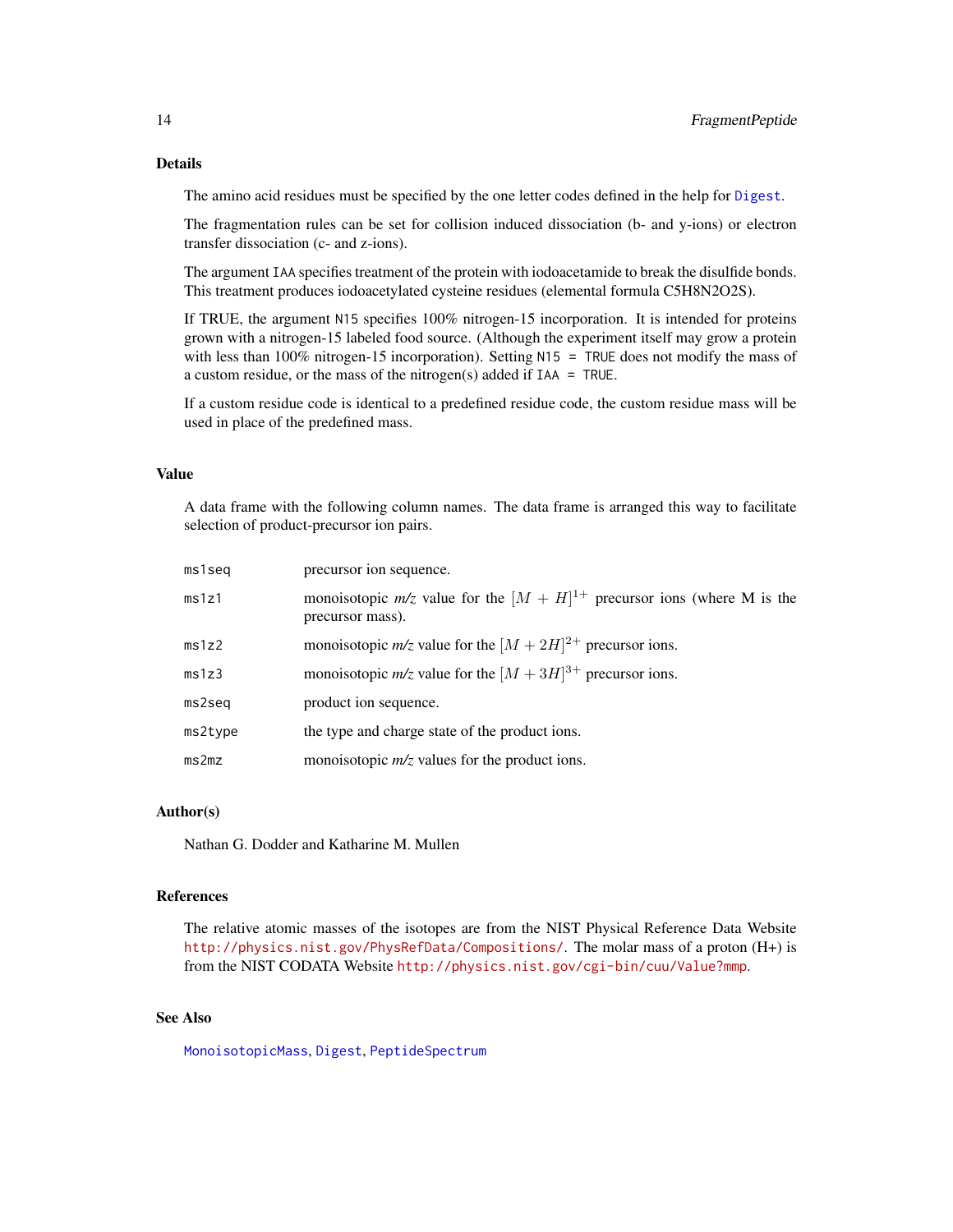## <span id="page-14-0"></span>IsotopicDistribution 15

#### Examples

```
## fragment unlabeled peptide
FragmentPeptide("NECFLQHK")
## fragment peptide with carbon-13 labeled lysine
k.mass \leq MonoisotopicMass(formula = list(C = 6, H = 12, N = 2, O = 1),
                       isotopes = list(C = 13.0033548378)FragmentPeptide("NECFLQHk", custom = list(code = "k", mass = k.mass))
## fragment peptide with two modifications
m.mass <- MonoisotopicMass(formula = list(C=5, H=9, N=1, O=2, S=1))
FragmentPeptide("NDmELWk", custom = list(code = c("m", "k"), mass = c(m.mass, k.mass)))
## fragment a vector of peptides produced by Digest
x <- Digest(example.sequence)
y \le - subset(x, nchar(x$peptide) > 5 & nchar(x$peptide) < 12)
FragmentPeptide(y$peptide)
```
<span id="page-14-1"></span>IsotopicDistribution *Isotopic Distribution of an Organic Molecule.*

#### Description

Simulate the isotopic distribution of an organic molecule using the natural abundances of the isotopes.

#### Usage

```
IsotopicDistribution(formula = list(), charge = 1)
```
#### Arguments

| formula | a list describing the charged elemental formula. The allowed elements are C, H,<br>N, O, S, P, Br, Cl, F, Si. |
|---------|---------------------------------------------------------------------------------------------------------------|
| charge  | an integer specifying the number of positive or negative charges. A charge of<br>zero is not allowed.         |

#### Details

The elemental formula should be that of the charged molecule; i.e, the charge argument does not change the elemental formula.

The algorithm used in this function is based on [sample](#page-0-0), and will give a slightly different result each time it is run.

This function is intended for simulating the isotopic distributions of small molecules  $\ll$  approximately 3000 amu and <= 3 charges) as measured on low resolution mass spectrometers.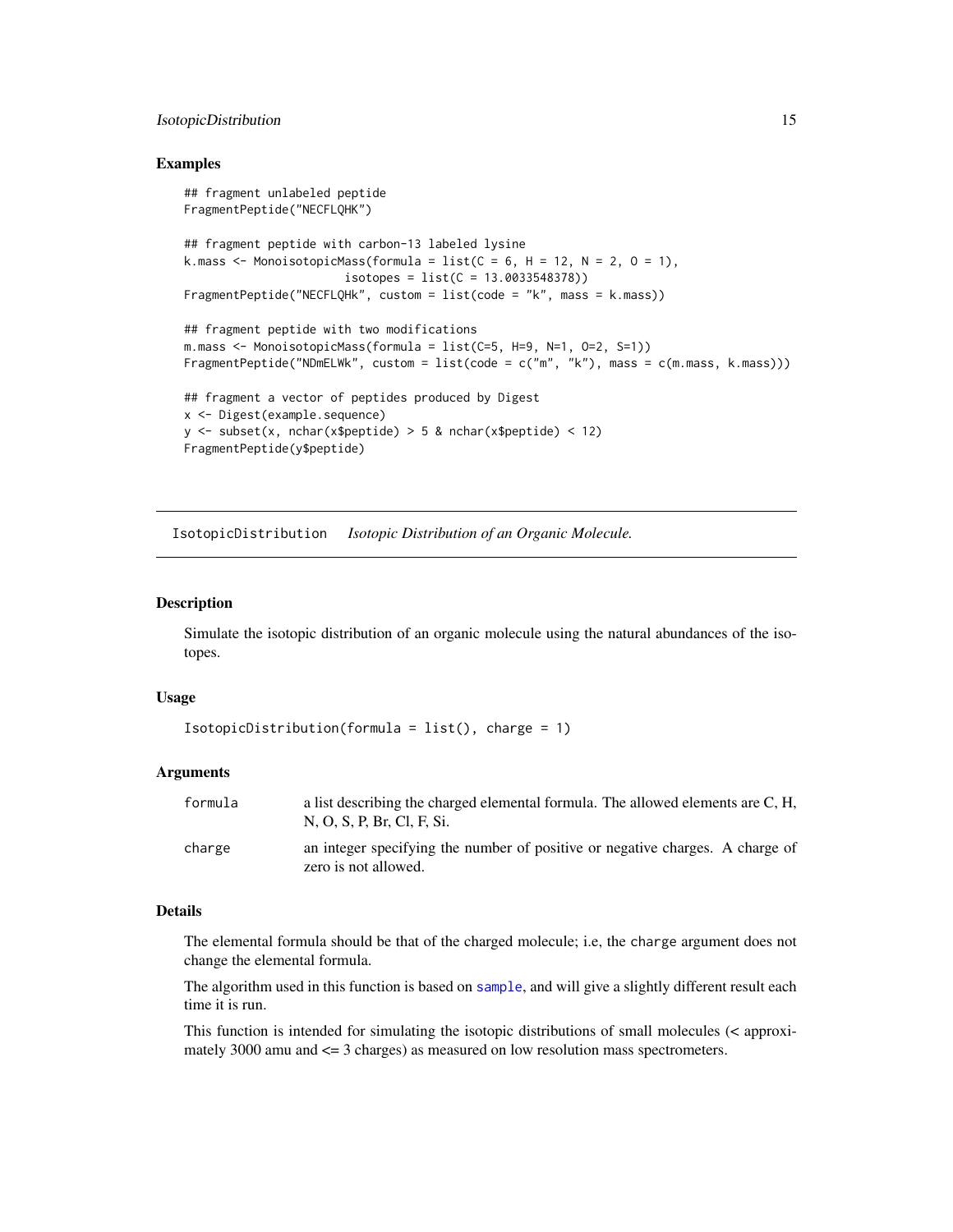<span id="page-15-0"></span>A data frame with the following column names.

| mz        | the $m/z$ value                                                                     |
|-----------|-------------------------------------------------------------------------------------|
| intensity | the number of counts at each $m/z$ value. The total is 10000.                       |
| percent   | the intensity at each $m/z$ value, expressed as a percent of the maximum intensity. |

## Author(s)

Nathan G. Dodder

## References

The relative atomic masses of the isotopes are from the NIST Physical Reference Data Website <http://physics.nist.gov/PhysRefData/Compositions/>.

#### See Also

[IsotopicDistributionN](#page-17-1), [IsotopicDistributionHDX](#page-15-1), [sample](#page-0-0)

#### Examples

```
x \le IsotopicDistribution(formula = list(C = 9, H = 4, Br = 5, Cl = 1, N = 2))
library(lattice)
xyplot(percent ~ mz, data = x,type = "h",
  xlab = "m/z",ylab = "intensity (%)",
  main = "Isotopic Distribution, C9H4Br5ClN2")
```
<span id="page-15-1"></span>IsotopicDistributionHDX

*Isotopic Distribution of a Peptide Undergoing H-D Exchange*

## Description

Simulates the isotopic distribution of a peptide undergoing hydrogen-deuterium exchange. Only the peptide backbone amides are labeled with deuterium.

## Usage

```
IsotopicDistributionHDX(sequence, incorp, charge = 1,
                       custom = list(code = NULL, elements = NULL))
```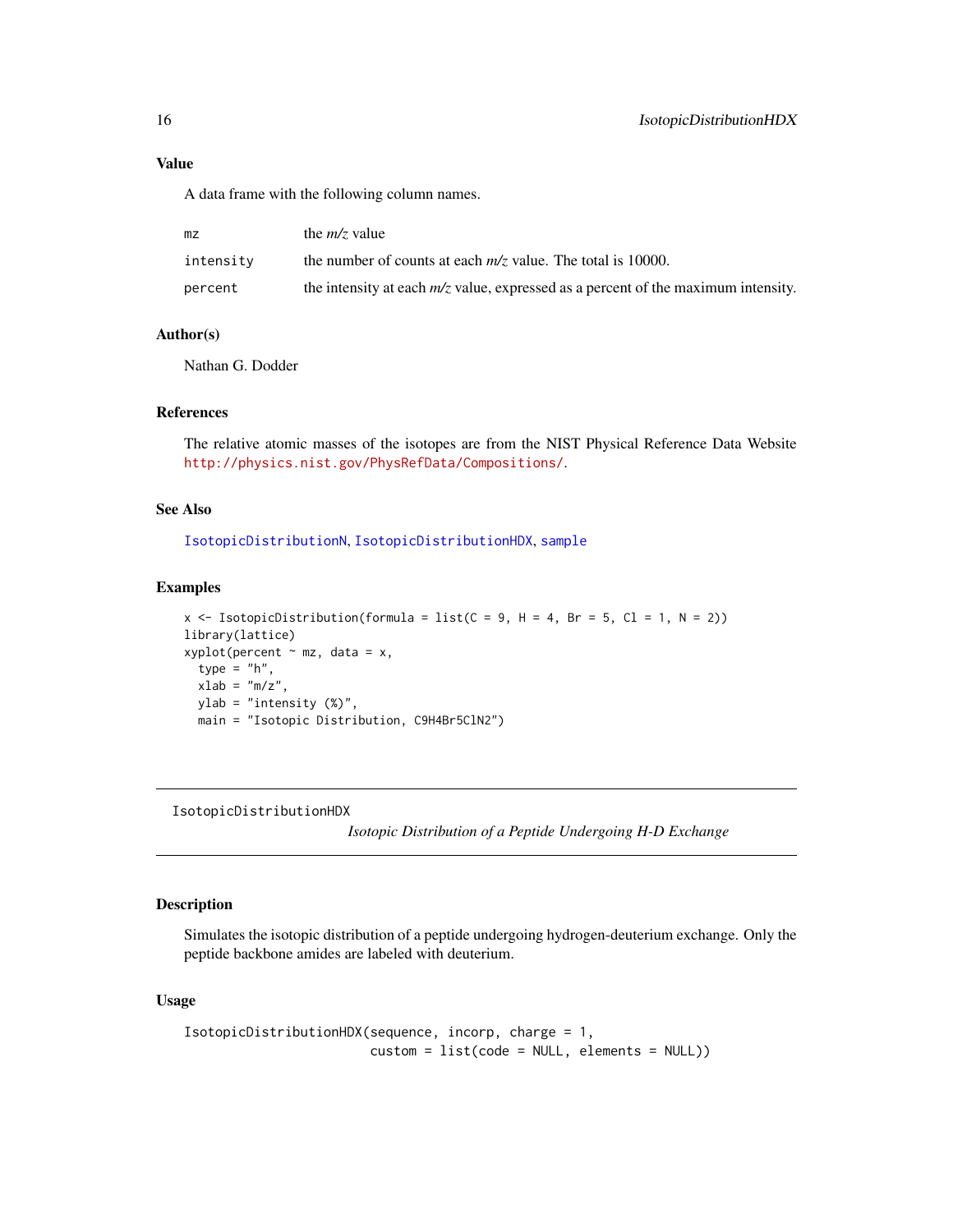#### <span id="page-16-0"></span>Arguments

| sequence | character vector specifying the amino acid sequence.                                                                                                                                     |  |
|----------|------------------------------------------------------------------------------------------------------------------------------------------------------------------------------------------|--|
| incorp   | numeric value from 0 to 1, specifying the fraction of deuterium incorporation in<br>the backbone amides.                                                                                 |  |
| charge   | numeric value specifying the number of positive charges ( $[M + nH]^{n+}$ )                                                                                                              |  |
| custom   | a list specifying user defined residues as custom = list (code, mass), where<br>code is a vector of one letter characters and mass is a vector of the respective<br>monoisotopic masses. |  |

## Details

The amino acid residues must be specified by the one letter codes defined in the help for [Digest](#page-4-1). If a custom residue code is identical to a predefined residue code, the custom residue mass will be used in place of the predefined mass.

The natural incorporation of deuterium is 0.000115.

The algorithm used in this function is based on [sample](#page-0-0), and will give a slightly different result each time it is run. IsotopicDistributionHDX has not been tested for sequences over approximately 3000 amu and charges greater that 3+.

#### Value

A data frame with the following column names.

| mz        | the $m/z$ value                                                                     |
|-----------|-------------------------------------------------------------------------------------|
| intensity | the number of counts at each $m/z$ value. The total is 10000.                       |
| percent   | the intensity at each $m/z$ value, expressed as a percent of the maximum intensity. |

## Author(s)

Nathan G. Dodder

#### References

The relative atomic masses of the isotopes are from the NIST Physical Reference Data Website <http://physics.nist.gov/PhysRefData/Compositions/>. The molar mass of a proton (H+) is from the NIST CODATA Website <http://physics.nist.gov/cuu/Constants/index.html>.

#### See Also

[IsotopicDistribution](#page-14-1), [IsotopicDistributionN](#page-17-1), [sample](#page-0-0)

## Examples

```
## simulate a peptide with 0.0115 and 100 percent incorporation and plot
x <- IsotopicDistributionHDX("NECFLQHK", incorp = 0.000115)
x$t <- "incorp = 0.0115%"
y <- IsotopicDistributionHDX("NECFLQHK", incorp = 1)
y$t <- "incorp = 100%"
```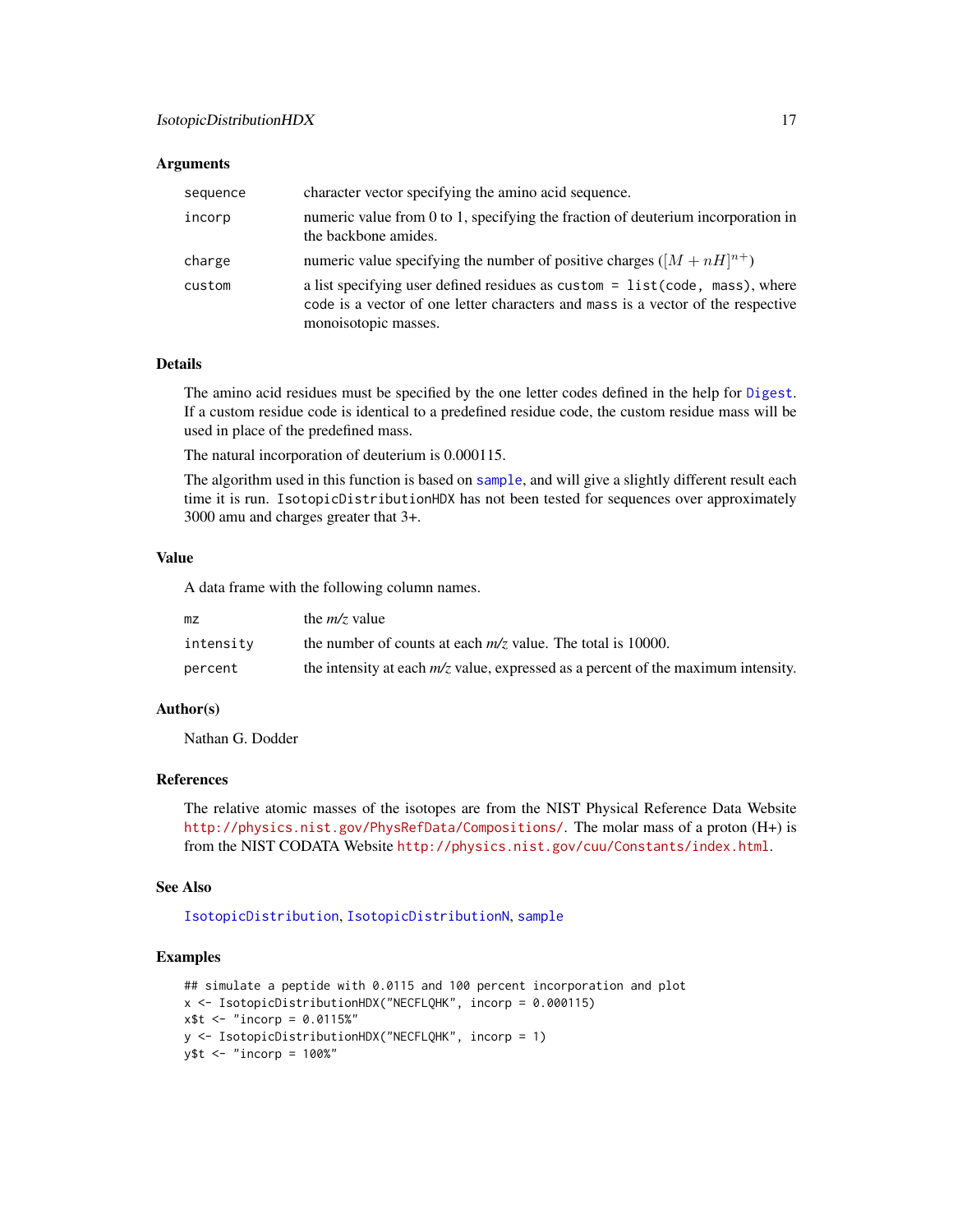```
z \leftarrow rbind(x, y)
library(lattice)
print(xyplot(percent \sim mz | t, data = z,
        type = "h", main = "H-D exchange simulation",
        xlab = "m/z", ylab = "intensity (<math>\%)</math>")
```
<span id="page-17-1"></span>IsotopicDistributionN *Isotopic Distribution of a Nitrogen-15 Labeled Peptide.*

#### Description

Simulates the isotopic distribution of a nitrogen-15 labeled peptide. Intended for peptides from proteins grown in media with, for example, nitrogen-15 labeled ammonium chloride as the only nitrogen source.

#### Usage

```
IsotopicDistributionN(sequence, incorp, IAA = TRUE, charge = 1,
                     custom = list(code = NULL, elements = NULL))
```
#### Arguments

| sequence | character vector specifying the amino acid sequence.                                                                                                                                                                                                                                          |  |
|----------|-----------------------------------------------------------------------------------------------------------------------------------------------------------------------------------------------------------------------------------------------------------------------------------------------|--|
| incorp   | numeric value from $0$ to 1, specifying the fraction of nitrogen-15.                                                                                                                                                                                                                          |  |
| IAA      | logical. TRUE specifies iodoacetylated cysteine and FALSE specifies unmodified<br>cystine.                                                                                                                                                                                                    |  |
| charge   | numeric value specifying the number of positive charges. Must be 1, 2, or 3.<br>One proton per charge is added to the amino acid sequence $([M + nH]^{n+})$ .                                                                                                                                 |  |
| custom   | a list specifying a user defined residue as custom $=$ list(code, elements),<br>where code is a one letter character vector representing the custom residue and<br>elements is a vector of the number of elements in the character vector, with the<br>indicies equal to C, H, N, O, S, or P. |  |

#### Details

The amino acid residues must be specified by the one letter codes defined in the help for [Digest](#page-4-1). If a custom residue code is identical to a predefined residue code, the custom residue will NOT be used in place of the predefined residue; doing so will cause errors.

The natural nitrogen-15 incorporation is 0.00368.

The argument IAA specifies treatment of the protein with iodoacetamide. This treatment produces iodoacetylated cysteine residues (elemental formula C5H8N2O2S). The nitrogen(s) added is not labeled.

The algorithm used in this function is based on [sample](#page-0-0), and will give a slightly different result each time it is run. It is similar to the algorithm used in reference 1. IsotopicDistributionN has not been tested for sequences over approximately 3000 amu and charges greater that 3+.

<span id="page-17-0"></span>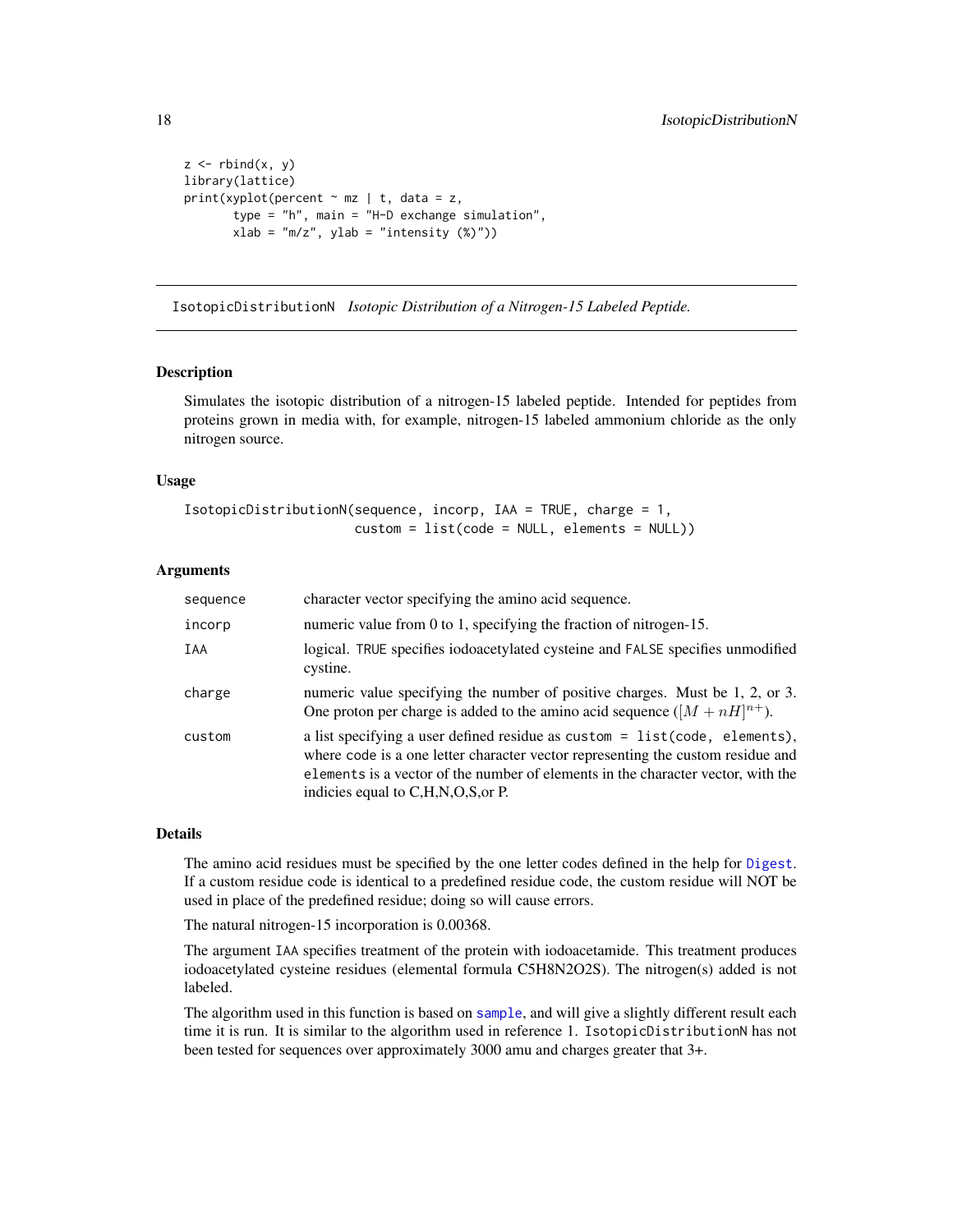## <span id="page-18-0"></span>IsotopicDistributionN 19

## Value

A data frame with the following column names.

| mz        | the $m/z$ value                                                                     |  |
|-----------|-------------------------------------------------------------------------------------|--|
| intensity | the number of counts at each $m/z$ value. The total is 10000.                       |  |
| percent   | the intensity at each $m/z$ value, expressed as a percent of the maximum intensity. |  |

## Author(s)

Nathan G. Dodder

## References

1. "Method for Estimating the Isotopic Distributions of Metabolically Labeled Proteins by MALDI-TOFMS: Application to NMR Samples." Choudhary K, Spicer VL, Donald LJ, Duckworth HW, Ens W, Loewen PC, Standing KG, *Analytical Chemistry*, 2006, 78, 5419-5423.

2. "Perturbation and Interpretation of Nitrogen Isotope Distribution Patterns in Proteomics" Snijders APL, de Koning B, Wright PC, *Journal of Proteome Research*, 2005, 4, 2185-2191.

3. "Measurement of the Isotope Enrichment of Stable Isotope-Labeled Proteins Using High-Resolution Mass Spectra of Peptides" MacCoss MJ, Wu CC, Matthews DE, and Yates III JR, *Analytical Chemistry*, 2005, 77, 7646-7653.

The relative atomic masses of the isotopes are from the NIST Physical Reference Data Website <http://physics.nist.gov/PhysRefData/Compositions/>. The molar mass of a proton (H+) is from the NIST CODATA Website <http://physics.nist.gov/cuu/Constants/index.html>.

Note that in reference 3 "a biologically relevant 13C/12C isotope ratio of 1.096% was used instead of the more carbonate specific ratio of 1.112%." The 13C/12C ratio used by IsotopicDistributionN is 1.081%.

## See Also

[IsotopicDistribution](#page-14-1), [IsotopicDistributionHDX](#page-15-1), [sample](#page-0-0)

## Examples

```
## simulate a peptide with 0.368 to 100 percent incorporation and plot
dn <- IsotopicDistributionN("NECFLQHK", incorp = 0.00368)
dn$t <- "incorp = 0.368\%"
d50 <- IsotopicDistributionN("NECFLQHK", incorp = 0.5)
d50$t <- "incorp = 50%"
d99 <- IsotopicDistributionN("NECFLQHK", incorp = 0.99)
d99$t <- "incorp = 99%"
x <- rbind(dn, d50, d99)
library(lattice)
xyplot(percent ~ mz ~ | ~ t, data = x,type = "h",
   xlab = "m/z",ylab = "intensity (%)",
   main = "Isotopic distribution of peptide NECFLQHK with
```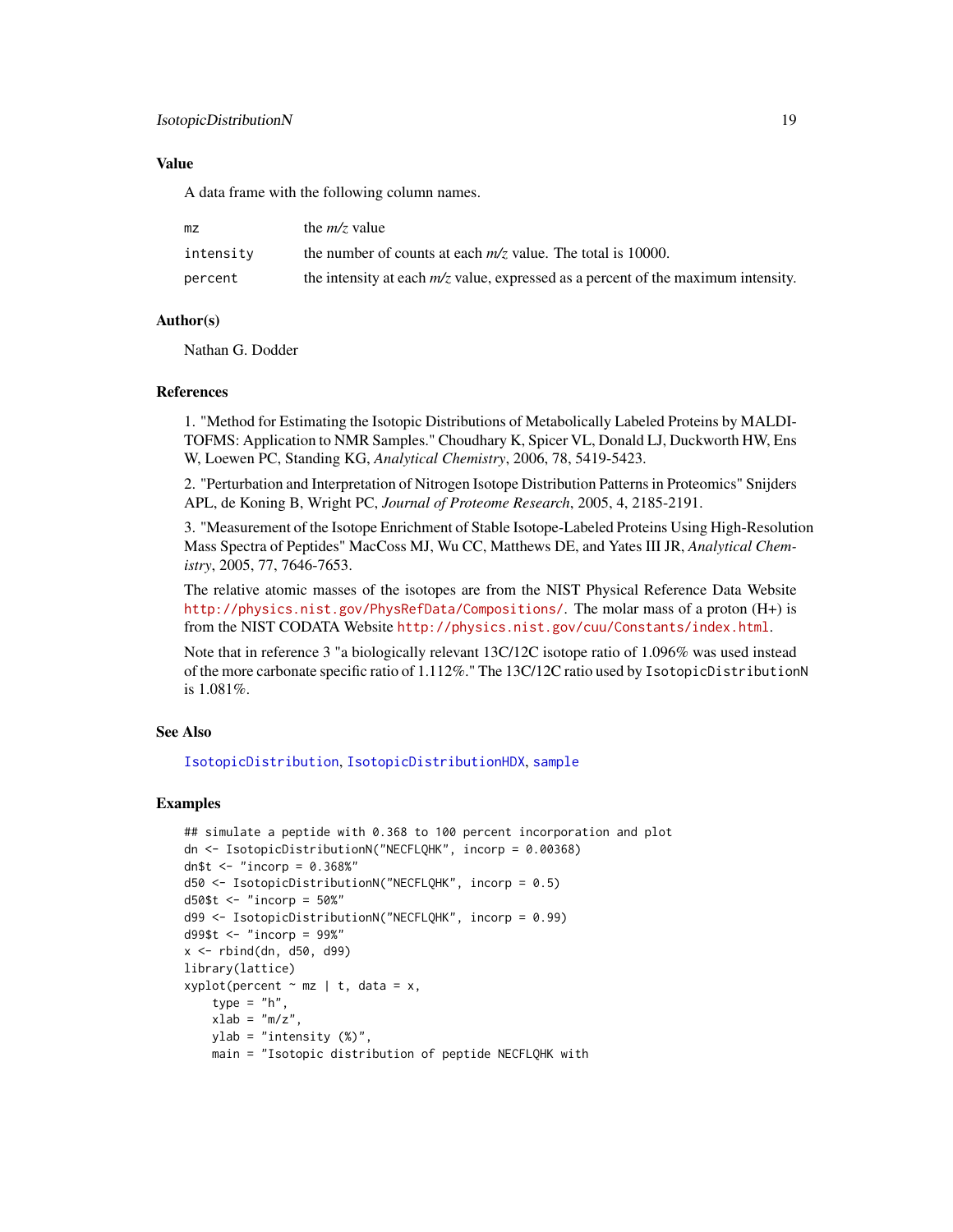```
varying nitrogen-15 incorporation")
## Not run:
## simulate peptide DVFLGMFLYPYAR with oxidized methionine
IsotopicDistributionN("DVFLGmFLYPYAR", incorp = 0.5,
                       \text{custom} = \text{list}(\text{code} = "m",elements = c(C=5, H=9, N=1, 0=2, S=1)))
```
## End(Not run)

ListFormula *Convert an Elemental Formula to a List*

#### Description

Convert a character string representing an elemental formula to a list representing the elemental formula. The list can be used as input to other functions.

#### Usage

ListFormula(elemental.formula)

#### Arguments

elemental.formula

character string representing the elemental formula.

## Details

To maintain compatibility with [MolecularWeight](#page-20-1), [MonoisotopicMass](#page-21-1), and [IsotopicDistribution](#page-14-1) the elemental formula can contain only C,H,N,O,S,P,Br,Cl,F,I,Si, and Sn (I and Sn are default elements in MolecularWeight only). Elements not in this set will be ignored and a warning will be generated. The function can handle repeated elements, but not element multiplication indicated by parenthesis.

Known issue: Lower case letters after numbers, such as the "o" in "C12oBr5H5" will not be caught with a warning and the resulting list will contain the incorrect number of elements.

## Author(s)

Nathan G. Dodder

#### See Also

[ConvertPeptide](#page-2-1)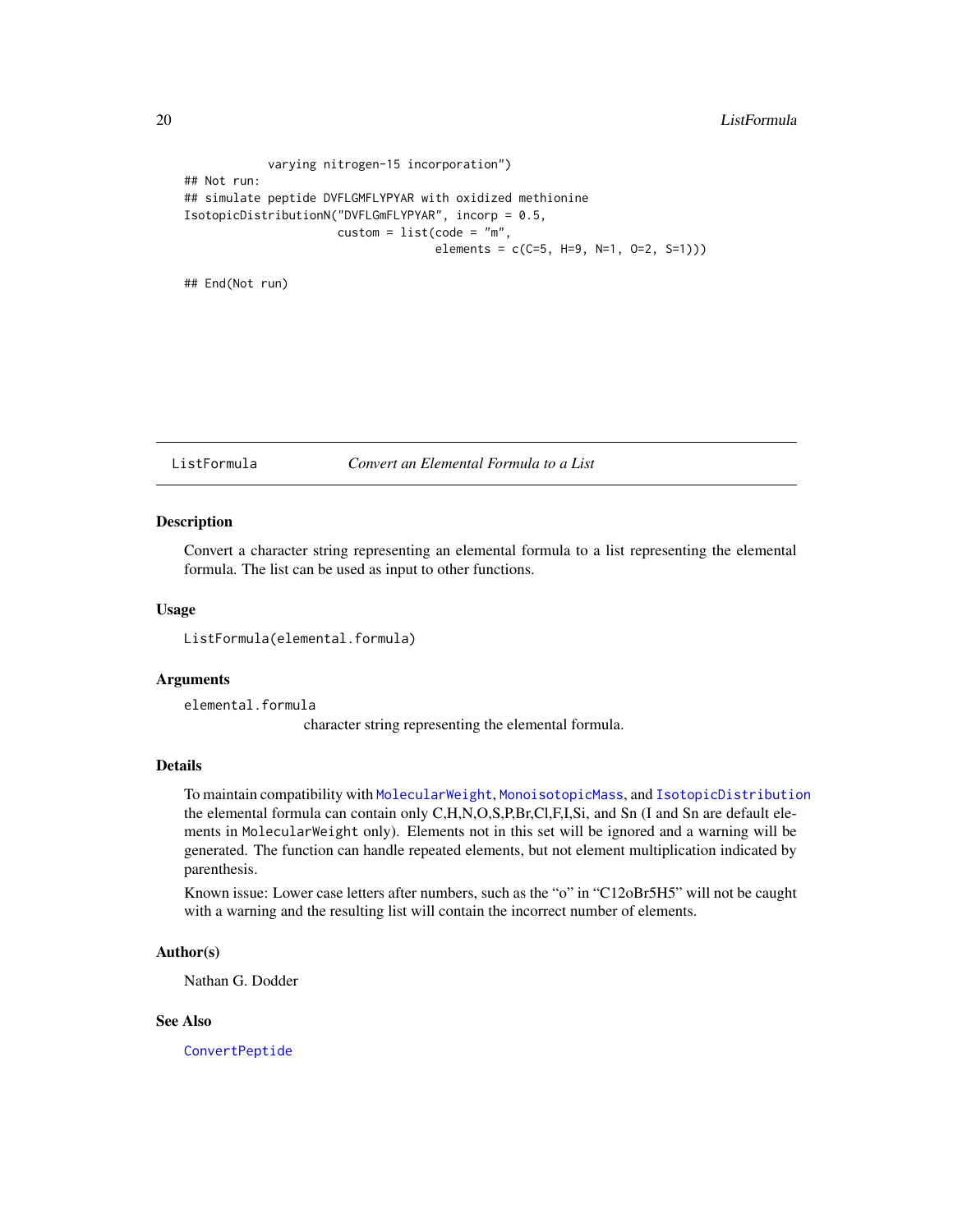## <span id="page-20-0"></span>MolecularWeight 21

#### Examples

```
ListFormula("C14H8Cl4")
ListFormula("C6H5OH")
ListFormula("C15H12I3NO4")
```
<span id="page-20-1"></span>MolecularWeight *Calculate the molecular weight of an organic molecule.*

#### Description

Given an elemental formula and the average relative atomic masses of the elements, determine the molecular weight.

#### Usage

```
MolecularWeight(formula = list(), amu = list())
```
## Arguments

| formula | a list describing the elemental formula. The allowed elements are C, H, N, O, S,<br>P, Br, Cl, F, I, Si, Sn, and a user defined "x". See Examples. |
|---------|----------------------------------------------------------------------------------------------------------------------------------------------------|
| amu     | a list specifing user defined standard atomic masses of the elements (in atomic<br>mass units).                                                    |

## Details

The user defined x in the argument lists can be used to define an additional element, such as a metal. See example.

Due to apparent rounding differences at the elemental level, other sources of molecular weight information may vary in the second or third decimal place.

This function will accept values that do not correspond to known physical reality, such as a fractional number of elements or the wrong standard atomic mass for an element.

## Value

The molecular weight of the molecule.

#### Author(s)

Nathan G. Dodder

#### References

The relative atomic masses of the elements are from the NIST Physical Reference Data Website <https://www.nist.gov/pml/atomic-weights-and-isotopic-compositions-relative-atomic-masses>.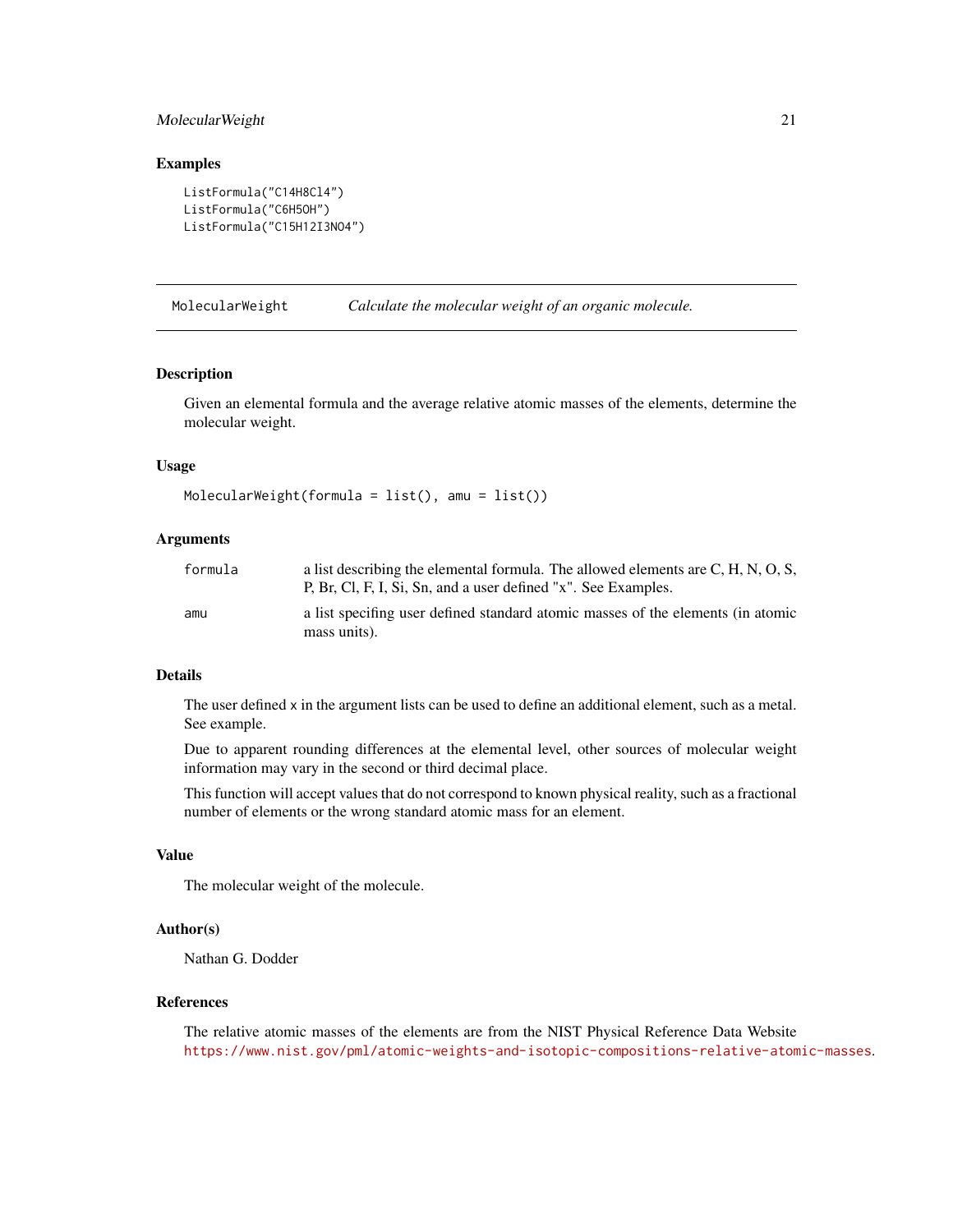## See Also

[MonoisotopicMass](#page-21-1)

#### Examples

```
MolecularWeight(formula = list(C=2, H=4))
```

```
## Molecular weight of cyanocobalamin (C63H88CoN14O14P) with user defined cobalt
MolecularWeight(formula = list(C=63, H=88, N=14, O=14, P=1, x=1),
                amu = list(x = 58.933200)
```

```
## Molecular weight of triiodothyronine (C15H12I3NO4) using output from ListFormula
MolecularWeight(formula = ListFormula("C15H12I3NO4"))
```
<span id="page-21-1"></span>

| MonoisotopicMass | Calculate the monoisotopic mass or monoisotopic $m/z$ value of an or- |
|------------------|-----------------------------------------------------------------------|
|                  | ganic molecule.                                                       |

#### Description

Given an elemental formula, the relative atomic masses of the isotopes, and the charge state, determine the monoisotopic mass or monoisotopic m/z value.

#### Usage

```
MonoisotopicMass(formula = list(), isotopes = list(), charge = 0)
```
## Arguments

| formula  | a list describing the uncharged elemental formula. The allowed elements are C,<br>H, N, O, S, P, Br, Cl, F, Si, and a user defined "x". See Examples.                                                                                                                  |  |
|----------|------------------------------------------------------------------------------------------------------------------------------------------------------------------------------------------------------------------------------------------------------------------------|--|
| isotopes | a list specifing the relative atomic masses of the isotopes.                                                                                                                                                                                                           |  |
| charge   | an integer specifying the number of positive or negative charges. If a charge<br>is specified, the m/z of the molecule is calculated by adding or subtracting the<br>specified number of protons. If charge $= 0$ , the monoisotopic mass is returned.<br>See details. |  |

#### Details

The elemental formula describes the uncharged molecule; the charge argument will add or remove hydrogens as needed. This assumes an electrospray or MALDI type ionization. In electron impact ionization a positive charge is generated by loss of an electron, not additon of H+, therefore to calculate the correct m/z, the charge should be set to zero as a workaround.

The relative atomic masses of the most abundant isotopes (carbon-12, hydrogen-1, nitrogen-14, and oxygen-16) are set as the default values. For reference, the relative atomic masses of some common isotopic labels are:

<span id="page-21-0"></span>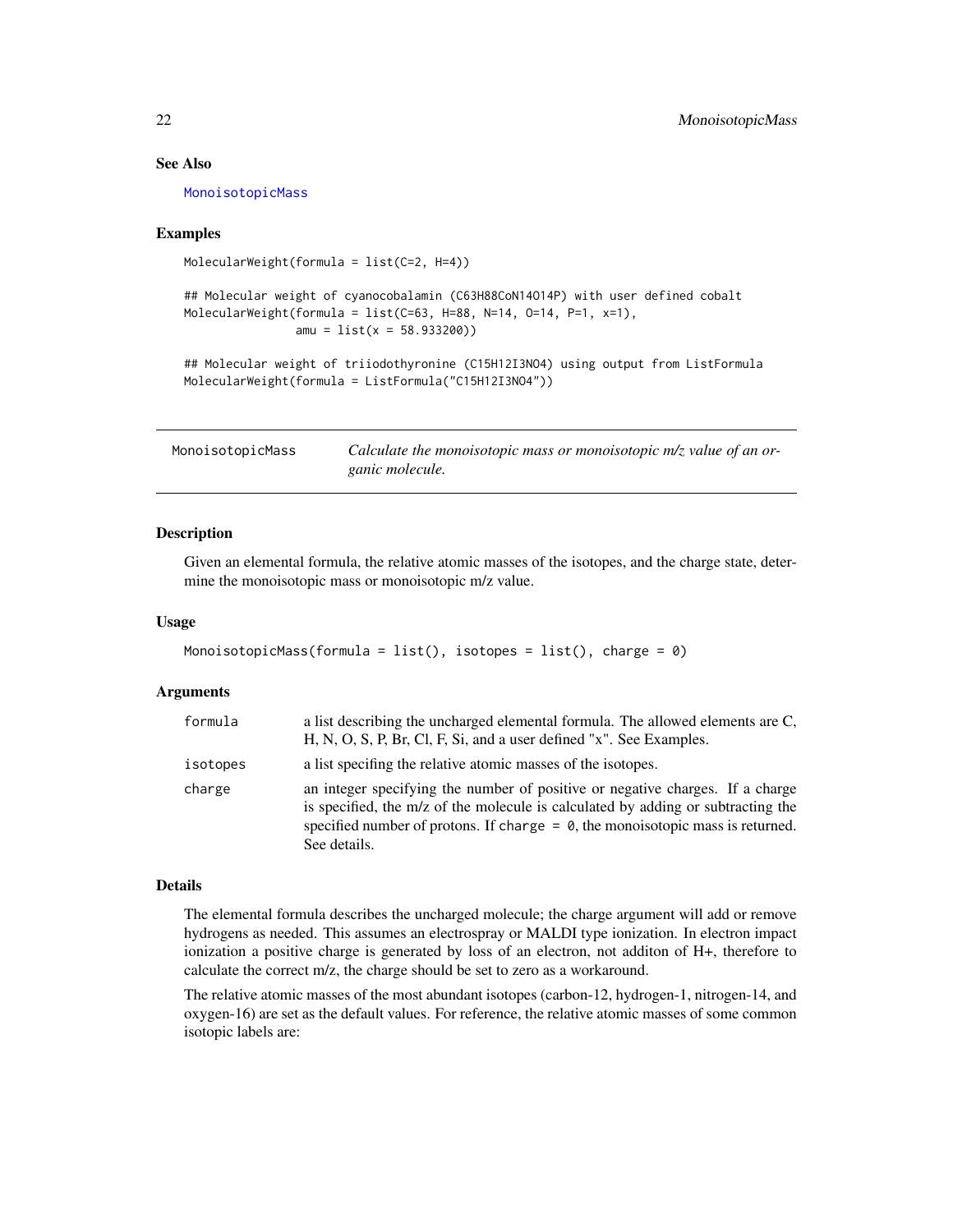## <span id="page-22-0"></span>MonoisotopicMass 23

| carbon-13   | 13.0033548378 |
|-------------|---------------|
| hydrogen-2  | 2.0141017780  |
| nitrogen-15 | 15.0001088984 |
| oxygen-18   | 17.9991604    |

The user defined element x can be used to define an additional element, such as a metal, or to specify a certain number of isotopically labeled atoms in a molecule. See Examples.

This function will accept values that do not correspond to known physical reality, such as a fractional number of elements, a fractional charge, or the wrong relative atomic mass value for an isotope.

#### Value

The monoisotopic mass of the unchaged molecule or the monoisotopic m/z value of the charged molecule.

## Author(s)

Nathan G. Dodder and Katharine M. Mullen

## References

The relative atomic masses of the isotopes are from the NIST Physical Reference Data Website <http://physics.nist.gov/PhysRefData/Compositions/>. The molar mass of a proton (H+) is from the NIST CODATA Website <http://physics.nist.gov/cuu/Constants/index.html>.

#### See Also

[Digest](#page-4-1), [FragmentPeptide](#page-12-1), [MolecularWeight](#page-20-1)

#### Examples

```
## monoisotopic m/z of creatinine (C4H7N3O), +1 charge
## unlabeled
MonoisotopicMass(formula = list(C=4, H=7, N=3, O=1), charge = 1)
## with all carbon-13 atoms
MonoisotopicMass(formula = list(C=4, H=7, N=3, O=1),
                 isotopes = list(C = 13.0033548378),charge = 1)
## with 2 carbon-12 atoms and 2 carbon-13 atoms
MonoisotopicMass(formula = list(C=2, H=7, N=3, O=1, x=2),
                 isotopes = list(x = 13.0033548378),
                 charge = 1)
## monoisotopic mass of cyanocobalamin (C63H88CoN14O14P)
MonoisotopicMass(formula = list(C=63, H=88, N=14, O=14, P=1, x=1),
```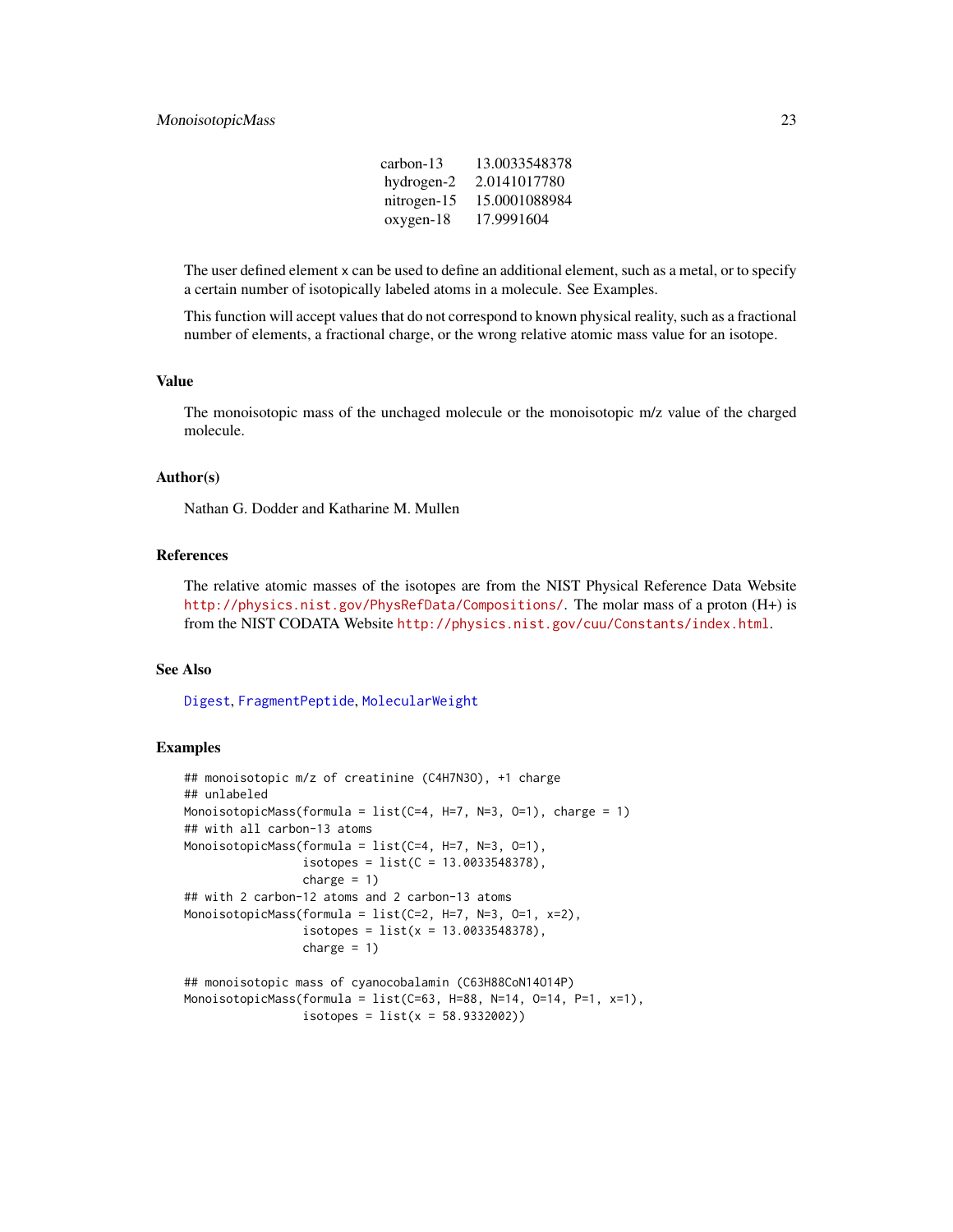<span id="page-23-1"></span><span id="page-23-0"></span>

## Description

Identify the b- and y-ions or c- and z-ions in a peptide fragmentation mass spectrum given the sequence. Generate a plot and table identifying the fragment ions.

#### Usage

```
PeptideSpectrum(expt, theory, t = 0.4, b = 5, label = "", xlim = c(100, 1500),
                supress = FALSE)
```
#### Arguments

| expt    | data frame containing the experimental MS/MS peak list with the m/z values in<br>the first column and corresponding intensities in the second |
|---------|-----------------------------------------------------------------------------------------------------------------------------------------------|
| theory  | data frame of theoretical fragment ions generated by FragmentPeptide                                                                          |
| t       | numeric value specifying the m/z tolerance for matching theoretical fragment<br>ions to experimental peaks                                    |
| b       | numeric value specifying the baseline threshold for peak identification. Ex-<br>pressed as a percent of the maximum intensity.                |
| label   | character string to label the spectrum.                                                                                                       |
| xlim    | numeric vector of length 2, defining the beginning and ending values of the x-<br>axis.                                                       |
| supress | logical specifying whether or not to supress the peak annotations.                                                                            |
|         |                                                                                                                                               |

#### Details

A graphics window of width  $= 10$  and height  $= 5.5$  seems to work well. A crude attempt is made to prevent overlapping peak annotations. If this is unsuccessful, use supress = TRUE and then add the annotations using the [text](#page-0-0) function. If two or more peak identifications are made within the set tolerance, all identifications will be printed, overlapping, on the plot.

#### Value

Generates an annotated spectrum and a data frame showing the matches between the experimental peaks and the theoretical fragment ions. The column names refer to the experimental *m/z* value (expt\_mz), the experimental peak intensity (expt\_int) and the error between the experimental and theoretical *m/z* values (error). The other column names are the same as for [FragmentPeptide](#page-12-1).

## Author(s)

Nathan G. Dodder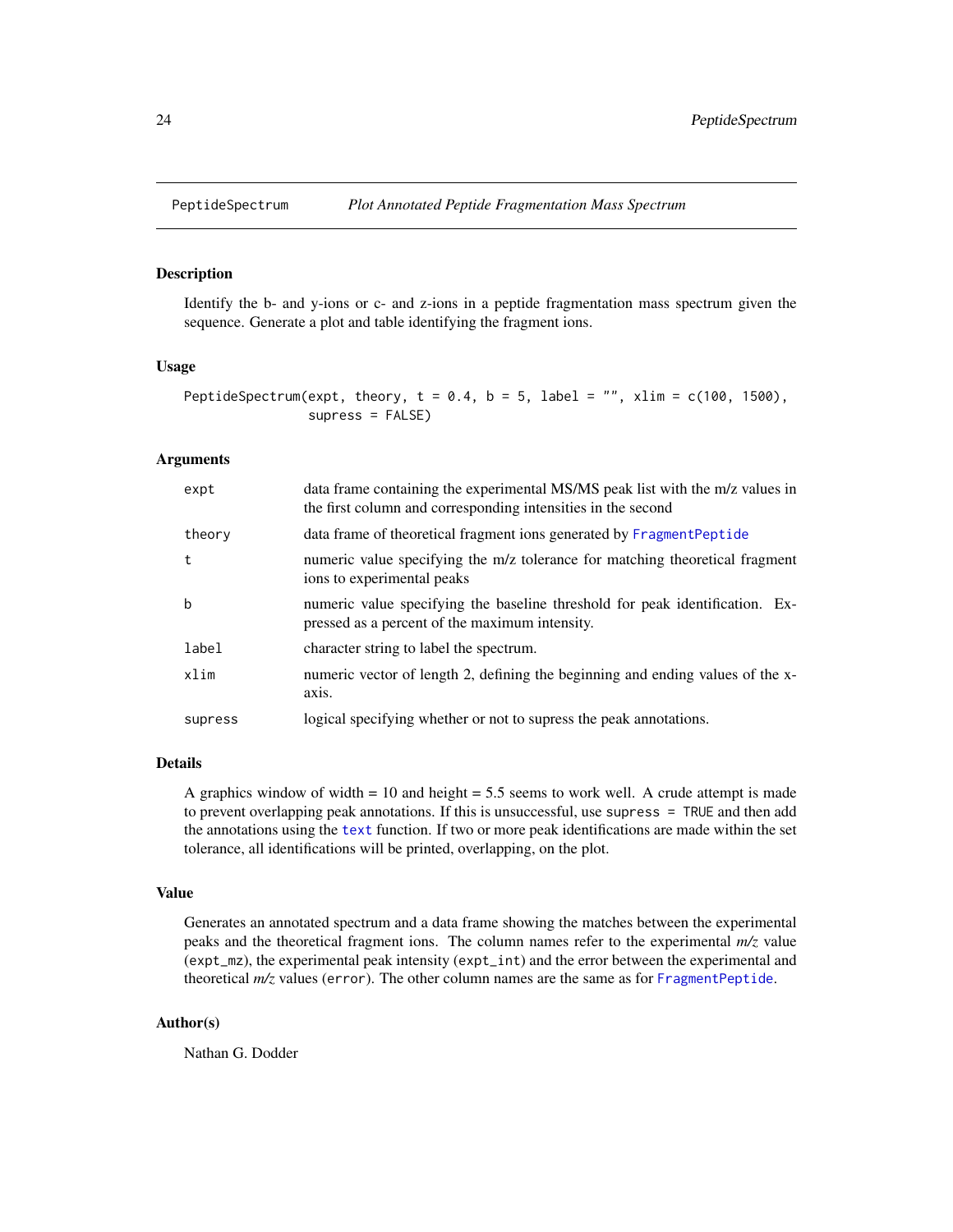## <span id="page-24-0"></span>ReadMspDirectory 25

## See Also

[FragmentPeptide](#page-12-1)

## Examples

```
## plot spectrum of peptide NIDALSGMEGR
t <- FragmentPeptide("NIDALSGMEGR") # generate theoretical fragment ions
PeptideSpectrum(example.spectrum.peptide, t, label = "CID", xlim = c(100, 1200))
mtext("Peptide fragmentation mass spectrum", line = 1)
```
<span id="page-24-1"></span>ReadMspDirectory *Read in MSP Formatted Mass Spectra*

## Description

Reads in all .msp files within a directory and makes a single concatenated data frame of *m/z* values and intensities.

## Usage

```
ReadMspDirectory(directory, skip = 2, comment.char = ",
                remove.placeholders = TRUE)
```
## Arguments

| directory           | character string. The path to the directory containing the . msp files. Can be "./"<br>for the current directory on unix-like systems.                                                  |
|---------------------|-----------------------------------------------------------------------------------------------------------------------------------------------------------------------------------------|
| skip                | integer. The number of lines at the top of the input file to skip before reading.<br>Passed internally to read.table.                                                                   |
| comment.char        | a character vector of length one containing a single character or an empty string.<br>Use "" to turn off the interpretation of comments altogether. Passed internally to<br>read.table. |
| remove.placeholders |                                                                                                                                                                                         |
|                     | TRUE or FALSE specifying if zero intensity peaks in the MSP file should be<br>removed from the resulting data frame.                                                                    |

#### Details

MSP is a National Institute of Standards and Technology (NIST) text format for centroid spectra. This format is exported by some instrument software.

The spectral files do not need to have the extension .msp. But an attempt will be made to process all files in the directory, regardless of the extension. The presense of other file types may cause errors.

ReadMspDirectory is a wrapper for [ReadMspFile](#page-25-1).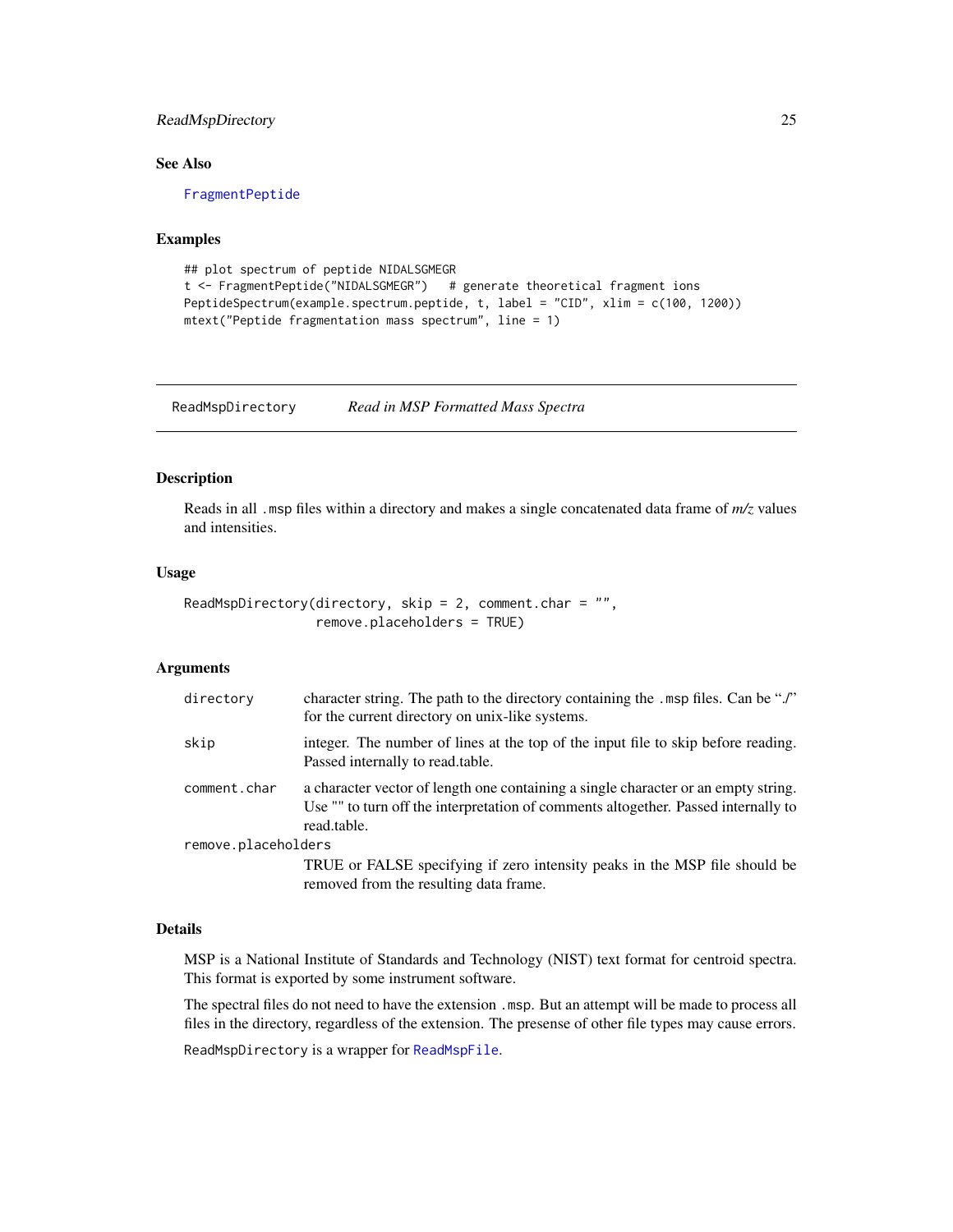## Value

A data frame with the following column names:

| mz        | the centroid $m/z$ values.                                                       |
|-----------|----------------------------------------------------------------------------------|
| intensity | the respective intensities.                                                      |
| filename  | the corresponding filename (used to identify the spectra within the data frame). |

#### Author(s)

Nathan G. Dodder

## See Also

[ReadMspFile](#page-25-1)

## Examples

```
## The package directory msp contains two .msp files
ReadMspDirectory(paste(system.file(package = "OrgMassSpecR"),
  "/extdata/msp", sep = ""))
```
<span id="page-25-1"></span>ReadMspFile *Read in a MSP Formatted Mass Spectrum*

## Description

Reads in a .msp file and makes a data frame of *m/z* values and intensities.

## Usage

```
ReadMspFile(file, skip = 2, comment.char = ",
           remove.placeholders = TRUE)
```

| file                | character string. The .msp filename. Include the path to the filename if neces-<br>sary.                                                                                                |
|---------------------|-----------------------------------------------------------------------------------------------------------------------------------------------------------------------------------------|
| skip                | integer. The number of lines at the top of the input file to skip before reading.<br>Passed internally to read.table.                                                                   |
| comment.char        | a character vector of length one containing a single character or an empty string.<br>Use "" to turn off the interpretation of comments altogether. Passed internally to<br>read.table. |
| remove.placeholders |                                                                                                                                                                                         |
|                     | TRUE or FALSE specifying if zero intensity peaks in the MSP file should be<br>removed from the resulting data frame.                                                                    |

<span id="page-25-0"></span>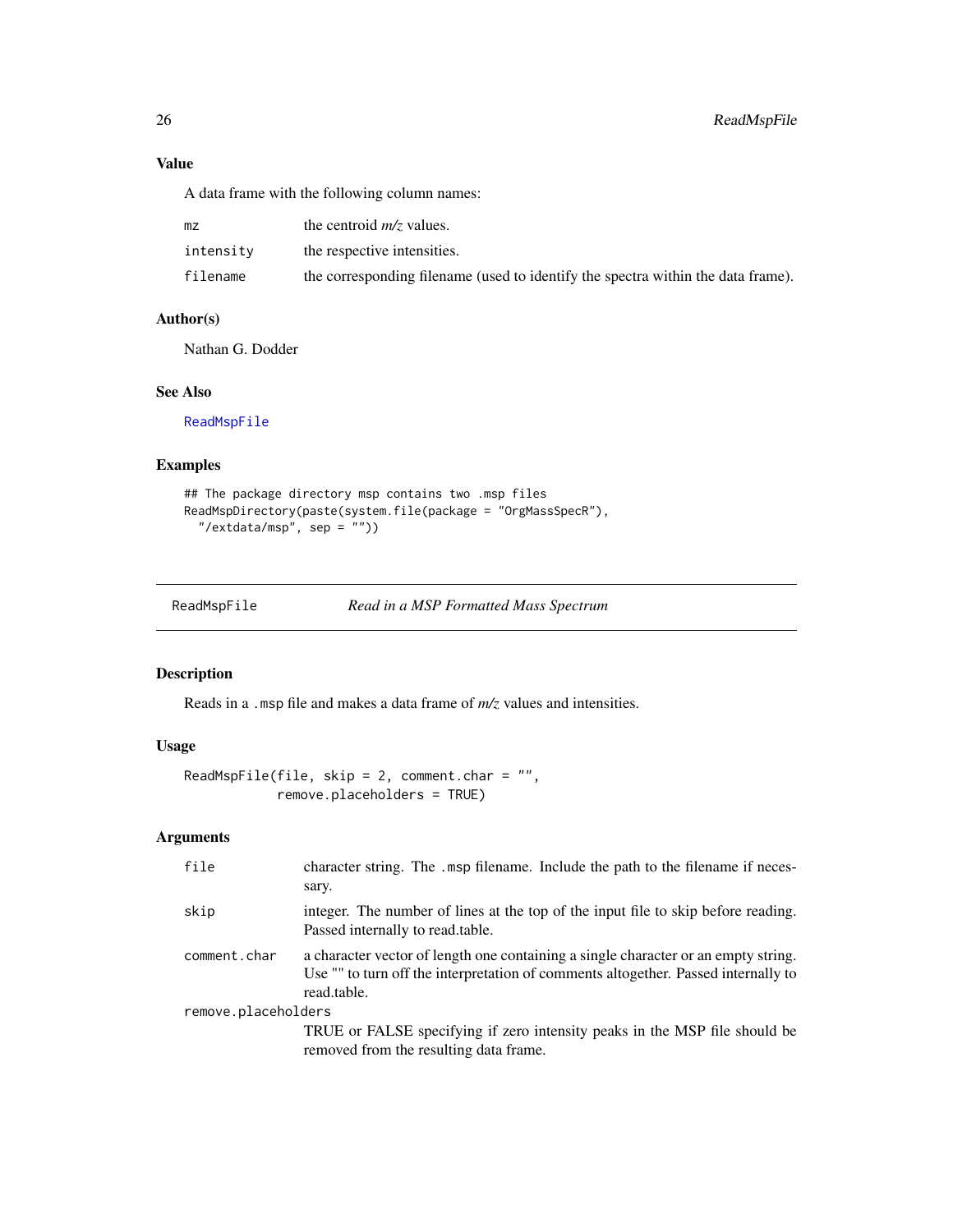## <span id="page-26-0"></span>RetentionIndex 27

## Details

MSP is a National Institute of Standards and Technology (NIST) ASCII format for centroid spectra. This format is exported by some instrument software.

The spectral file does not need to have the extension .msp.

## Value

A data frame with the following column names:

| mz        | the centroid $m/z$ values.  |
|-----------|-----------------------------|
| intensity | the respective intensities. |

## Author(s)

Nathan G. Dodder

## See Also

[ReadMspDirectory](#page-24-1)

#### Examples

ReadMspFile(paste(system.file(package = "OrgMassSpecR"), "/extdata/msp/pentaBDE.msp", sep = ""))

RetentionIndex *Non-Isothermal Retention Index Calculation*

## Description

Determine the non-isothermal (temperature-programmed) gas chromatographic retention index of a target compound based on the retention times of adjacent n-alkanes.

## Usage

```
RetentionIndex(n, target, preceding, following)
```

| n.        | the number of carbon atoms in the n-alkane eluting prior to the target compound. |
|-----------|----------------------------------------------------------------------------------|
| target    | the retention time of the target compound                                        |
| preceding | the retention time of the n-alkane eluting prior to the target compound.         |
| following | the retention time of the n-alkane eluting after the target compound.            |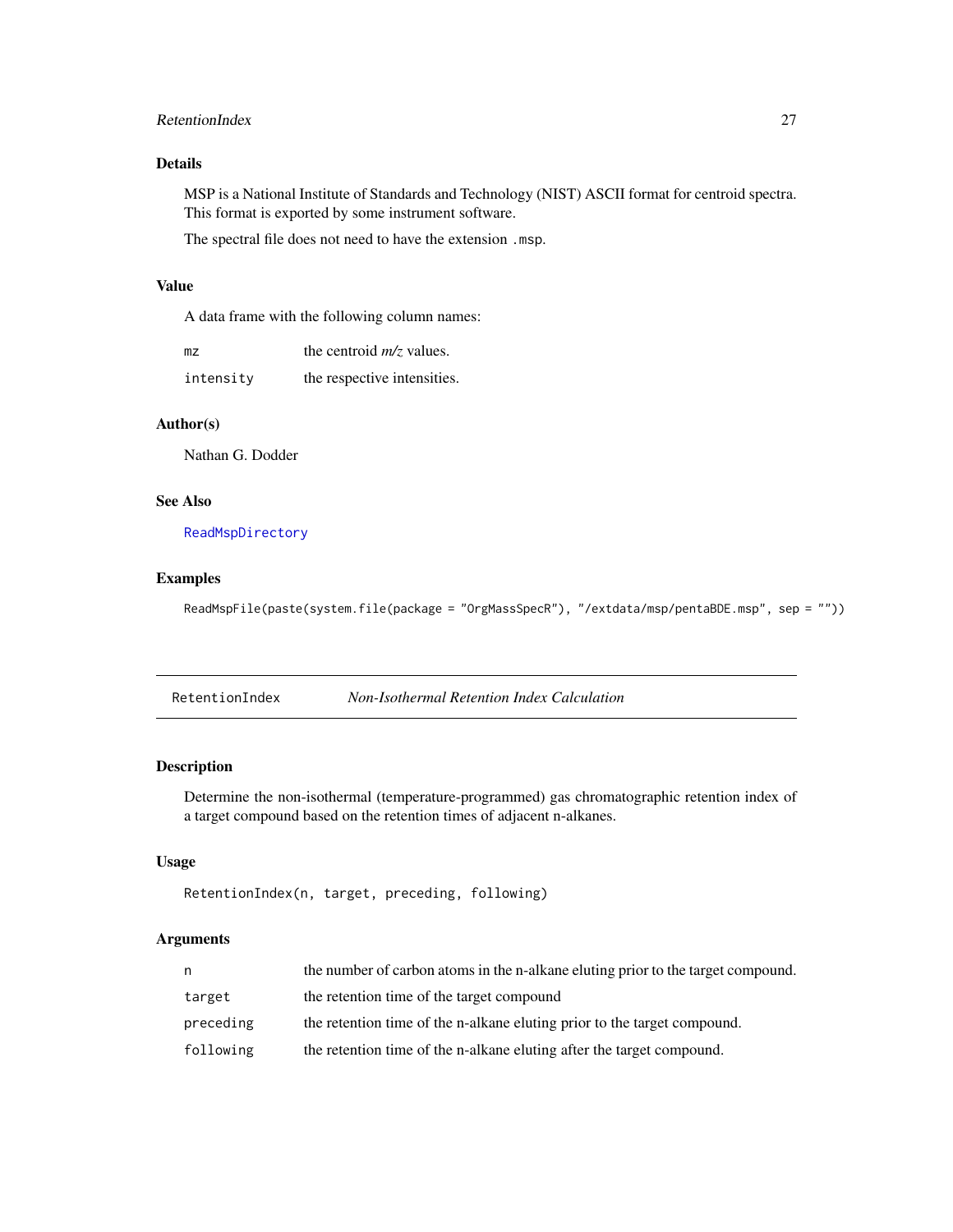## Details

The retention time units can be either seconds or minutes, but should be consistent. The n-alkanes eluting before and after the target compound should differ by one carbon atom. This equation does not apply to isothermal separations or when the n-alkane series contains only odd or even carbon atoms.

## Value

A vector giving the retention index.

#### Author(s)

Nathan G. Dodder

#### References

Van Den Dool H, Kratz PD, *Journal of Chromatography*, 1963, 11, 463-471.

## Examples

RetentionIndex(8, 30, 28, 33)

<span id="page-27-1"></span>SpectrumSimilarity *Similarity Between Two Mass Spectra*

## Description

Generate a head-to-tail plot of the two mass spectra and calculate a similarity score.

## Usage

```
SpectrumSimilarity(spec.top, spec.bottom, t = 0.25, b = 10,
                   top.label = NULL, bottom.label = NULL,
                   xlim = c(50, 1200), x.threshold = 0,
                   print.alignment = FALSE, print.graphic = TRUE,
                   output.list = FALSE)
```

| spec.top    | data frame containing the experimental spectrum's peak list with the $m/z$ values<br>in the first column and corresponding intensities in the second |
|-------------|------------------------------------------------------------------------------------------------------------------------------------------------------|
| spec.bottom | data frame containing the reference spectrum's peak list with the $m/z$ values in<br>the first column and corresponding intensities in the second    |
| t           | numeric value specifying the tolerance used to align the $m/z$ values of the two<br>spectra.                                                         |
| $\mathbf b$ | numeric value specifying the baseline threshold for peak identification. Ex-<br>pressed as a percent of the maximum intensity.                       |

<span id="page-27-0"></span>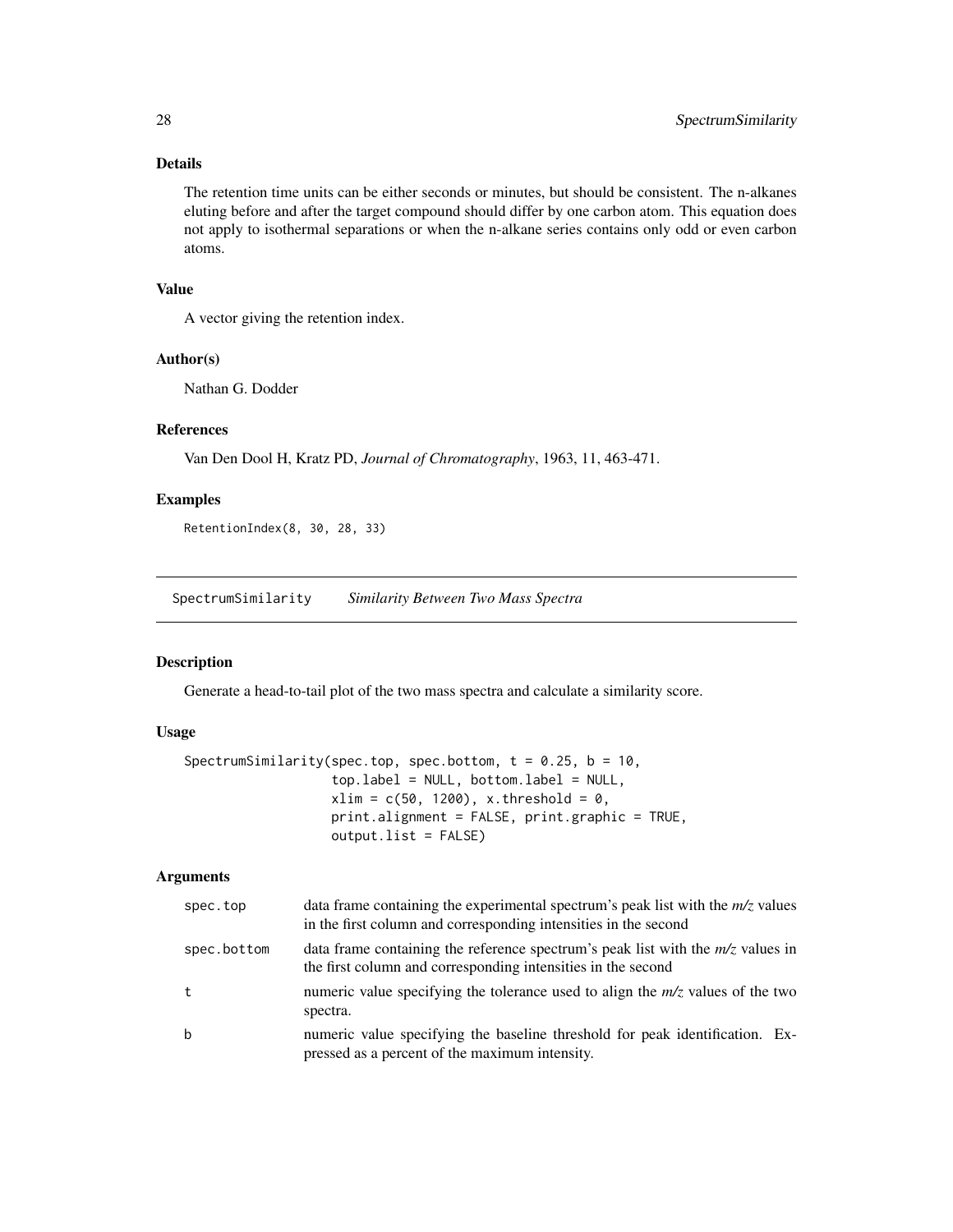| top.label       | character string to label the top spectrum.                                                                                                                                                                                                                                                                                                   |
|-----------------|-----------------------------------------------------------------------------------------------------------------------------------------------------------------------------------------------------------------------------------------------------------------------------------------------------------------------------------------------|
| bottom.label    | character string to label the bottom spectrum.                                                                                                                                                                                                                                                                                                |
| xlim            | numeric vector of length 2, defining the beginning and ending values of the x-<br>axis.                                                                                                                                                                                                                                                       |
| x.threshold     | numeric value of length 1 specifying the $m/z$ threshold used for the similarity<br>score calculation. Only peaks with $m/z$ values above the threshold are used in<br>the calculation. This can be used to exclude noise and/or non-specific ions at the<br>low end of the spectrum. By default all ions are used.                           |
| print.alignment |                                                                                                                                                                                                                                                                                                                                               |
|                 | TRUE or FALSE value specifying if a data frame showing the aligned $m/z$ val-<br>ues should be printed. Default is FALSE. The data frame contains aligned peak<br>intensities from the top and bottom spectra, and is used to check the results. It<br>contains all peaks, not only those subsetted by the b and x. threshold argu-<br>ments. |
| print.graphic   | TRUE or FALSE value specifying if the head-to-tail plot should be printed. The<br>defaut value is TRUE. The unaligned spectra are shown in the plot.                                                                                                                                                                                          |
| output.list     | TRUE or FALSE. If TRUE, will return a list with the similarity score, alignment<br>dataframe, and plot. The plot is a gTree (grid graphics) object.                                                                                                                                                                                           |

## Details

The mass spectral similarity score is calculated as (where  $\cdot$  is the dot product)

$$
\cos \theta = \frac{u \cdot v}{\sqrt{u \cdot u} \sqrt{v \cdot v}}
$$

where  $u$  and  $v$  are the aligned intensity vectors of the two spectra, as subsetted by the b and x.threshold arguments. The t argument is used to align the intensities. The bottom spectum is used as the reference spectrum, and the *m/z* values of peaks in the top spectrum that are within t of a reference *m/z* value are paired with that reference peak. Ideally, a single peak from the top spectrum should be paired with a single peak from the reference spectrum. Peaks without a match are paired with an intensity of zero.

Note that, although both are based on the cosine of the two intensity vectors, the spectral similarity score given by SpectrumSimilarity is not the same as that given by the NIST MS Search program, described in the reference below.

## Value

A vector containing the similarity score. By default a base graphics head-to-tail plot of the two mass spectra is printed, and optionally the data frame showing the peak alignment is printed. Alternatively, if output.list = TRUE the function will return a list with the similarity score, alignment dataframe, and plot. In this case the plot is a gTree (grid graphics) object.

#### Author(s)

Nathan G. Dodder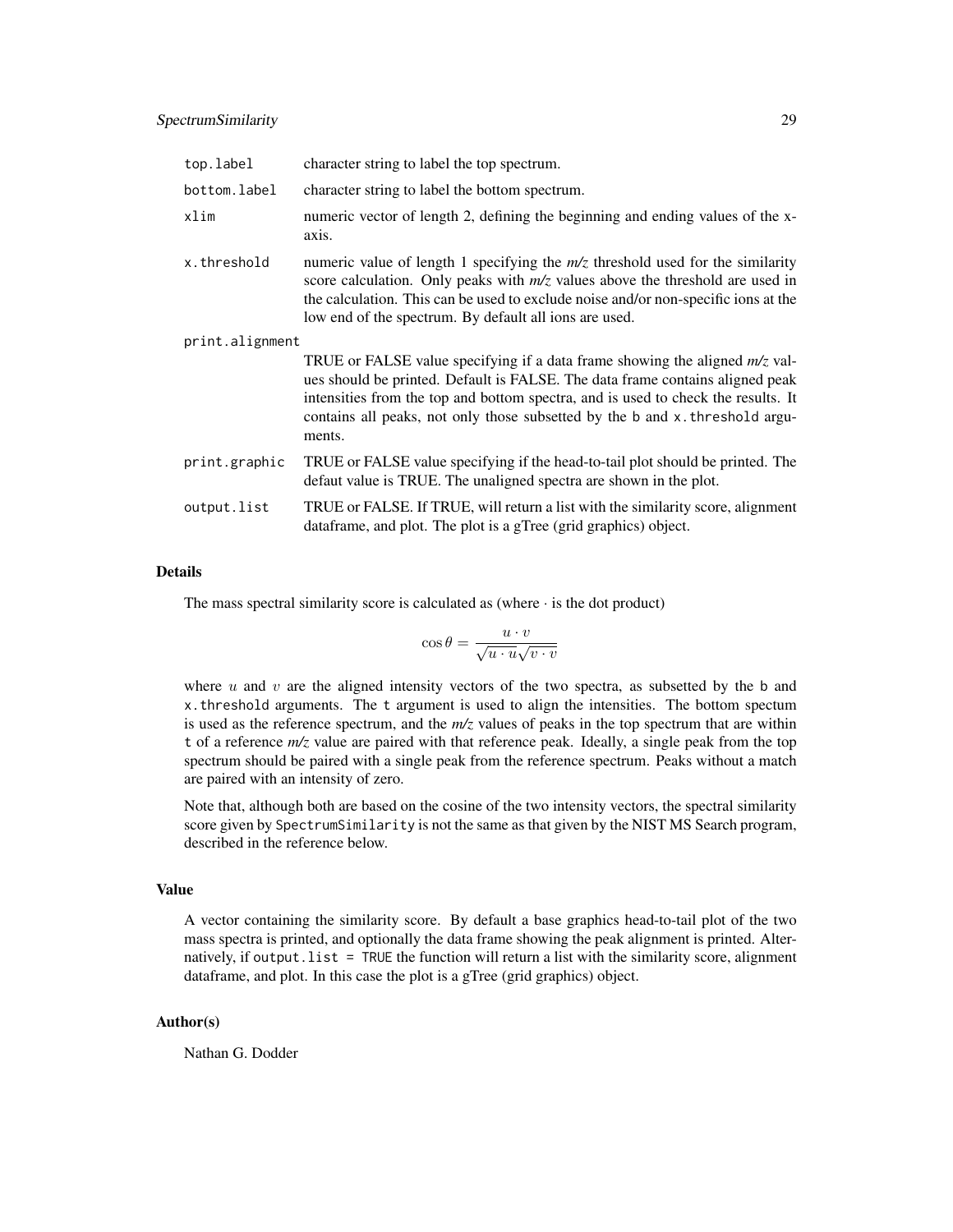#### <span id="page-29-0"></span>References

"Optimization and Testing of Mass Spectral Library Search Algorithms for Compound Identification," Stein SE, Scott DR, *Journal of the American Society for Mass Spectrometry*, 1994, 5, 859-866.

## See Also

[PeptideSpectrum](#page-23-1)

## Examples

```
## With output.list = FALSE (default)
SpectrumSimilarity(example.spectrum.unknown, example.spectrum.authentic,
                   top.label = "unknown, electron impact",
                  bottom.label = "derivatized alanine, electron impact",
                  xlim = c(25, 350)# label peaks
plot.window(xlim = c(25, 350), ylim = c(-125, 125))text(c(73, 147, 158, 232, 260), c(100, 23, 44, 22, 15) + 10,c(73, 147, 158, 232, 260), cex = 0.75)
text(c(73, 147, 158, 232, 260), -c(100, 47, 74, 33, 20) - 10,c(73, 147, 158, 232, 260), cex = 0.75)
mtext("Spectrum similarity", line = 1)
## With output.list = TRUE
x <- SpectrumSimilarity(example.spectrum.unknown, example.spectrum.authentic,
                  top.label = "unknown, electron impact",
                  bottom.label = "derivatized alanine, electron impact",
                  xlim = c(25, 350), output.list = TRUE)
print(x)
grid.newpage()
grid.draw(x$plot) # draw to device
```
WriteMspFile *Write Spectra to the NIST MSP Text Format*

#### **Description**

Writes all spectra in the OrgMassSpecR data frame format to a single text file in NIST MSP format. The MSP files can be imported into the NIST MS Search program to make a custom seachable library.

#### Usage

```
WriteMspFile(spectra, metadata, filename = "library.msp", comment = "")
```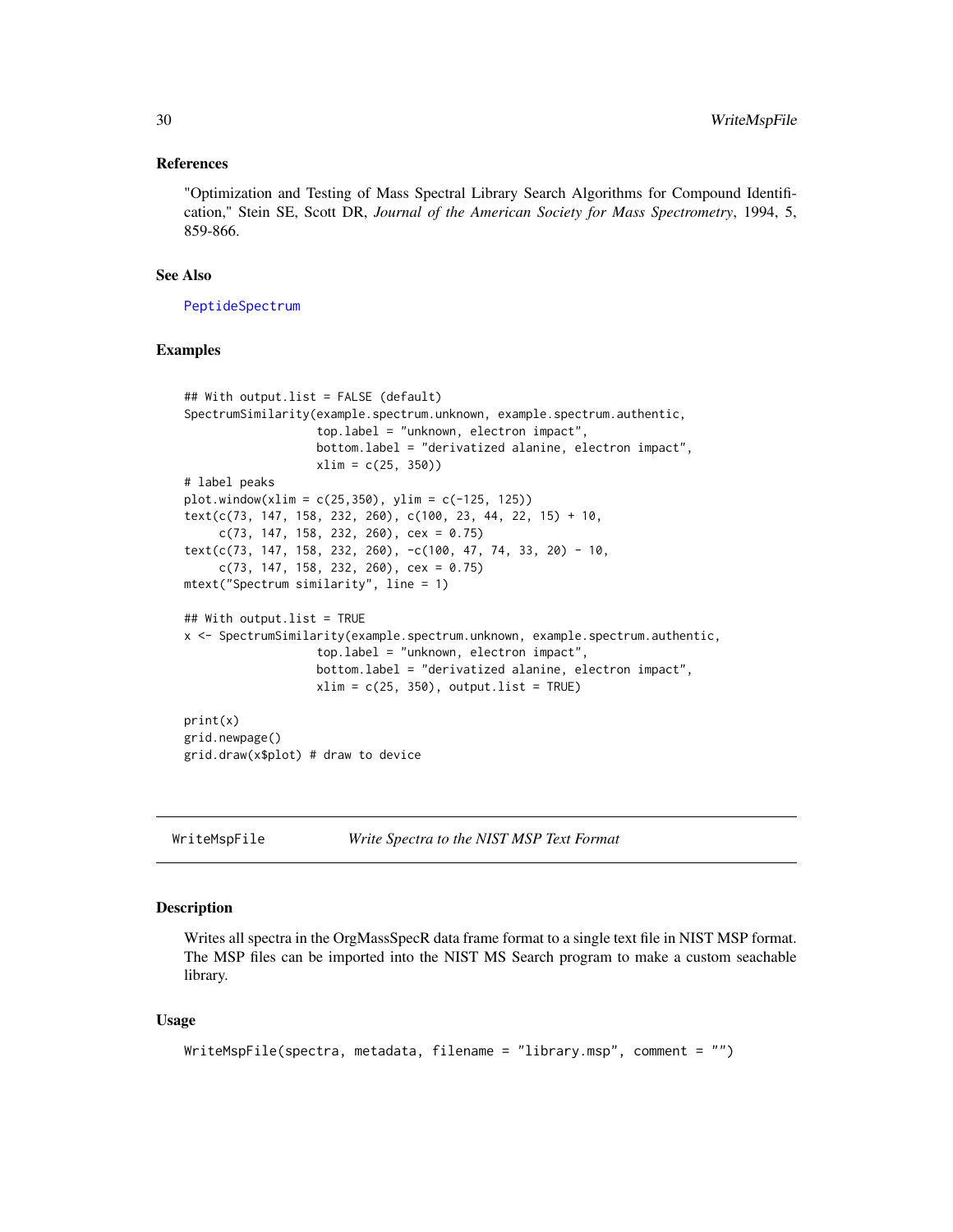## <span id="page-30-0"></span>WriteMspFile 31

#### Arguments

| spectra  | data frame containing the mass spectra.                                                                 |
|----------|---------------------------------------------------------------------------------------------------------|
| metadata | data frame containing the metadata.                                                                     |
| filename | character string. Name (including path if needed) of the MSP text file.                                 |
| comment  | charater string applied to the COMMENT field of the MSP file. The comment<br>is applied to all spectra. |

#### Details

The spectra and metadata data frame format is specified in the help files for the LibraryReport functions in the spectral library packages, for example see SpecLibExample::LibraryReport. The spectra data frame must contain at least columns: filename, mz, and intensity. The metadata data frame must contain at least columns: filename and compound.

The NAME field for each spectrum in the MSP file is assigned based on compound in the metadata data frame.

Newlines are CR+LF since the NIST MS Search program is Windows based.

#### Value

An MSP file is written using a [file](#page-0-0) connection.

#### Author(s)

Nathan G. Dodder

## Examples

## Simple example to illustrate the input data formats.

```
spectra <- data.frame(filename = c(rep("Spectrum A", 2), rep("Spectrum B", 2)),
                      mz = c(50, 51, 100, 101),
                      intensity = c(70, 71, 90, 91))
metadata <- data.frame(filename = c("Spectrum A", "Spectrum B"),
                       compound = c("Compound A", "Compound B"))## Not run:
WriteMspFile(spectra = spectra,
            metadata = metadata,
             filename = "Test.txt",
             comment = "Test Comment")
## End(Not run)
## Example using SpecLibExample package located at http://OrgMassSpec.github.io/libraries.html.
## Not run:
library(SpecLibExample)
WriteMspFile(spectra = spec,
```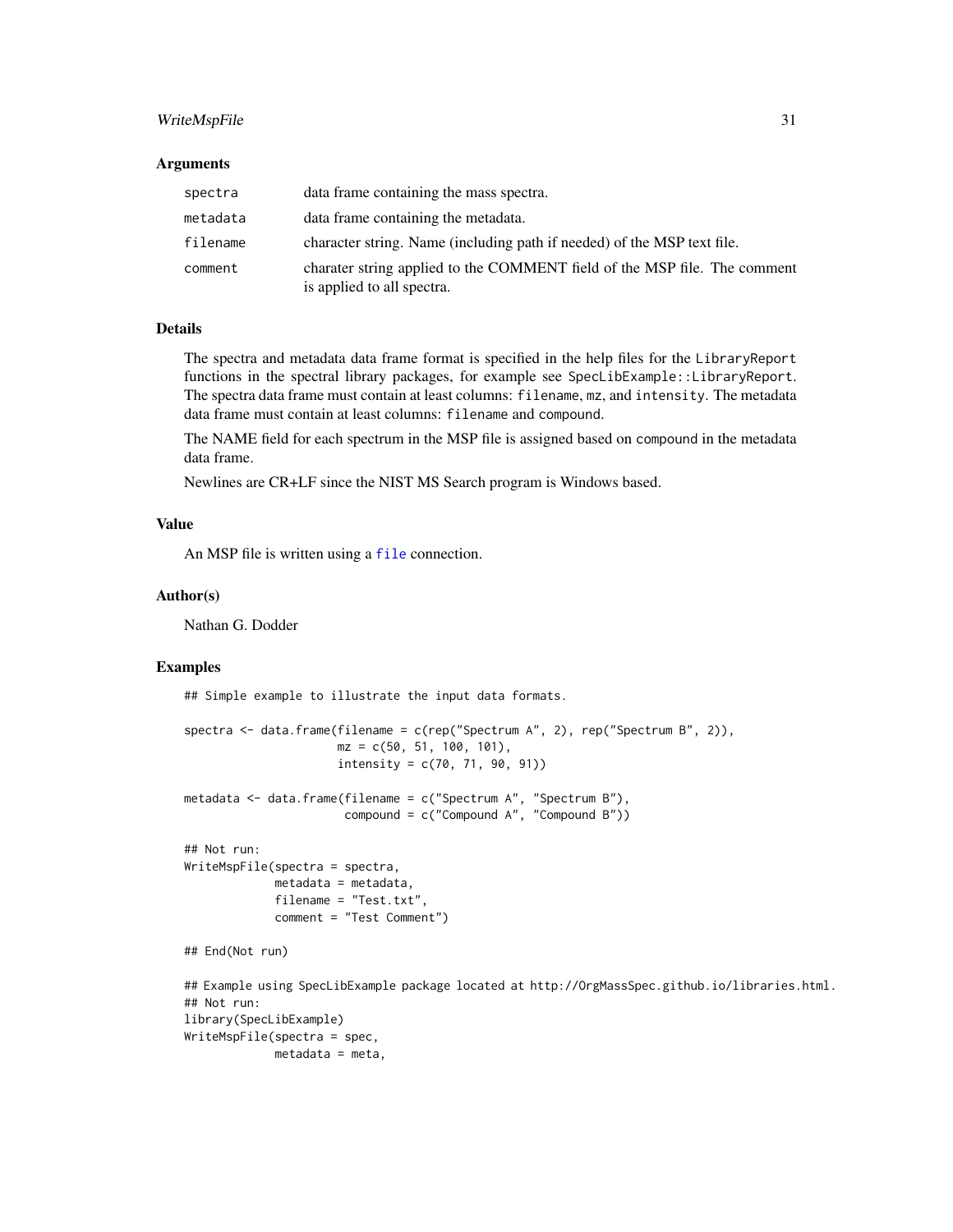comment = "example output")

## End(Not run)